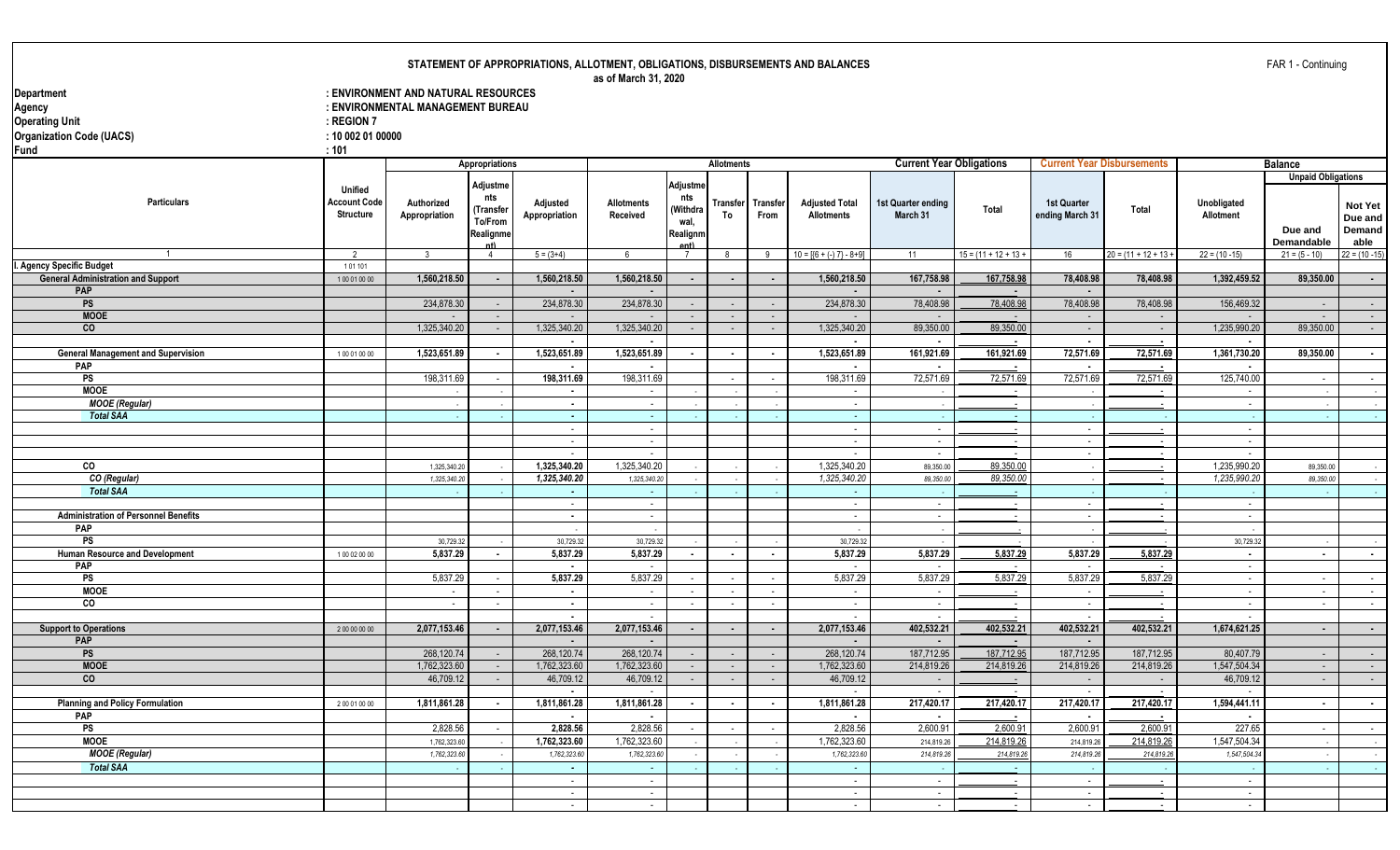**as of March 31, 2020**

| Department                                                                  |                                         | : ENVIRONMENT AND NATURAL RESOURCES |                       |                                        |                   |                |                 |                 |                                                      |                                       |                          |                      |                                   |                                       |                           |                  |
|-----------------------------------------------------------------------------|-----------------------------------------|-------------------------------------|-----------------------|----------------------------------------|-------------------|----------------|-----------------|-----------------|------------------------------------------------------|---------------------------------------|--------------------------|----------------------|-----------------------------------|---------------------------------------|---------------------------|------------------|
| Agency                                                                      |                                         | : ENVIRONMENTAL MANAGEMENT BUREAU   |                       |                                        |                   |                |                 |                 |                                                      |                                       |                          |                      |                                   |                                       |                           |                  |
| <b>Operating Unit</b>                                                       | $:$ REGION 7                            |                                     |                       |                                        |                   |                |                 |                 |                                                      |                                       |                          |                      |                                   |                                       |                           |                  |
| <b>Organization Code (UACS)</b>                                             | : 10 002 01 00000                       |                                     |                       |                                        |                   |                |                 |                 |                                                      |                                       |                          |                      |                                   |                                       |                           |                  |
| <b>Fund</b>                                                                 | : 101                                   |                                     |                       |                                        |                   |                |                 |                 |                                                      |                                       |                          |                      |                                   |                                       |                           |                  |
|                                                                             |                                         |                                     | <b>Appropriations</b> |                                        |                   |                |                 |                 |                                                      |                                       |                          |                      |                                   |                                       |                           |                  |
|                                                                             |                                         |                                     |                       |                                        |                   |                | Allotments      |                 |                                                      | <b>Current Year Obligations</b>       |                          |                      | <b>Current Year Disbursements</b> |                                       | <b>Balance</b>            |                  |
|                                                                             |                                         |                                     | Adjustme              |                                        |                   | Adjustme       |                 |                 |                                                      |                                       |                          |                      |                                   |                                       | <b>Unpaid Obligations</b> |                  |
|                                                                             | <b>Unified</b>                          |                                     | nts                   |                                        |                   | nts            |                 |                 |                                                      |                                       |                          |                      |                                   |                                       |                           |                  |
| <b>Particulars</b>                                                          | <b>Account Code</b><br><b>Structure</b> | Authorized                          | (Transfer             | Adjusted                               | <b>Allotments</b> | (Withdra       | <b>Transfer</b> | <b>Transfer</b> | <b>Adjusted Total</b>                                | <b>Ist Quarter ending</b><br>March 31 | Total                    | <b>1st Quarter</b>   | Total                             | Unobligated                           |                           | Not Yet          |
|                                                                             |                                         | Appropriation                       | To/From               | Appropriation                          | Received          | wal.           | To              | From            | <b>Allotments</b>                                    |                                       |                          | ending March 31      |                                   | Allotment                             |                           | Due and          |
|                                                                             |                                         |                                     | Realignme             |                                        |                   | Realignm       |                 |                 |                                                      |                                       |                          |                      |                                   |                                       | Due and                   | Demand           |
|                                                                             |                                         |                                     | nt)                   |                                        |                   |                |                 |                 |                                                      |                                       |                          |                      |                                   |                                       | Demandable                | able             |
|                                                                             | $\overline{2}$                          | $\mathbf{3}$                        | $\overline{4}$        | $5 = (3+4)$                            | . რ               | $\overline{7}$ | 8               | 9               | $10 = \left[\left\{6 + (-) 7\right\} - 8 + 9\right]$ | 11                                    | $15 = (11 + 12 + 13 +$   | 16                   | $20 = (11 + 12 + 13 +$            | $22 = (10 - 15)$                      | $21 = (5 - 10)$           | $22 = (10 - 15)$ |
| CO                                                                          |                                         | 46,709.12                           |                       | 46,709.12                              | 46,709.12         |                |                 |                 | 46,709.12                                            |                                       |                          |                      |                                   | 46,709.12                             |                           | $\sim 10^{-11}$  |
| CO (Regular)                                                                |                                         | 46.709.1                            |                       | 46,709.12                              | 46,709.12         |                |                 |                 | 46,709.12                                            | $\sim$                                | $\sim$                   |                      |                                   | 46,709.12                             |                           | $\sim 10^{-1}$   |
| <b>Total SAA</b>                                                            |                                         |                                     |                       | $\sim$                                 | $\sim$            |                |                 |                 | $\sim$                                               |                                       | $\sim$                   |                      |                                   |                                       |                           | $\sim 10^{-1}$   |
|                                                                             |                                         |                                     |                       | $\sim$                                 | $\sim$            |                |                 |                 | $\sim$                                               | $\sim$                                | $\sim$                   | $\sim$               |                                   | $\sim$                                |                           |                  |
|                                                                             |                                         |                                     |                       | $\sim$                                 | $\sim$            |                |                 |                 | $\sim$                                               | $\sim$                                | $\sim$                   | $\sim$               |                                   | $\blacksquare$                        |                           |                  |
|                                                                             |                                         |                                     |                       | $\sim$                                 | $\sim$            |                |                 |                 | $\mathcal{L}$                                        | $\mathbb{L}$                          | $\overline{\phantom{a}}$ | $\blacksquare$       |                                   | $\mathbb{L}$                          |                           |                  |
|                                                                             |                                         |                                     |                       | $\overline{\phantom{a}}$               |                   |                |                 |                 |                                                      | $\overline{\phantom{a}}$              |                          |                      |                                   | $\sim$                                |                           |                  |
| Legal Service and Provision of Secretariat Services to the Pollution<br>PAP | 200020000                               | 265,292.18                          | $\sim$                | 265,292.18<br>$\overline{\phantom{a}}$ | 265,292.18        | $\sim$         | $\sim$          | $\sim$          | 265,292.18<br>$\sim$                                 | 185,112.04<br>$\sim$                  | 185,112.04               | 185,112.04<br>$\sim$ | 185,112.04                        | 80,180.14<br>$\overline{\phantom{a}}$ | $\sim$                    | $\sim 10$        |
| PS                                                                          |                                         | 265,292.18                          |                       | 265,292.18                             | 265,292.18        |                |                 |                 | 265,292.18                                           | 185,112.04                            | 185.112.04               | 185,112.04           | 185.112.04                        | 80,180.14                             |                           |                  |
| <b>MOOE</b>                                                                 |                                         |                                     | $\sim$                |                                        |                   |                | $\sim$          | $\sim$          |                                                      |                                       |                          |                      |                                   |                                       | $\sim$                    | $\sim 100$       |
| <b>MOOE</b> (Regular)                                                       |                                         |                                     |                       | $\blacksquare$<br>$\sim$               |                   |                |                 |                 | $\blacksquare$<br>$\sim$                             | . .                                   | $\sim$                   |                      |                                   | $\sim$<br>$\sim$                      |                           | $\sim$           |
| <b>Total SAA</b>                                                            |                                         |                                     |                       | $\sim$                                 | $\sim$<br>$\sim$  |                |                 |                 | $\sim$                                               |                                       |                          |                      |                                   |                                       |                           | $\sim 10^{-1}$   |
|                                                                             |                                         |                                     |                       | $\sim$                                 | $\sim$            |                |                 |                 | $\sim$                                               | $\sim$                                | - 11                     | $\sim$               |                                   | $\sim$                                |                           | $\sim$ $\sim$    |
|                                                                             |                                         |                                     |                       | $\sim$                                 |                   |                |                 |                 | $\sim$                                               | $\sim$                                |                          |                      |                                   | $\sim$                                |                           |                  |
| <b>Operations</b>                                                           | 3 00 00 00 00                           | 698,269.96                          | $\sim$                | 698,269.96                             | 698,269.96        | $\sim$         | $\sim$          | $\blacksquare$  | 698,269.96                                           | 107,307.71                            | 107,307.71               | 107,307.71           | 107,307.71                        | 590,962.25                            | $\blacksquare$            | $\sim$           |
| <b>PAP</b>                                                                  |                                         |                                     |                       |                                        |                   |                |                 |                 |                                                      |                                       |                          |                      |                                   |                                       |                           |                  |
| PS                                                                          |                                         | 217,861.72                          | $\sim$                | 217,861.72                             | 217,861.72        | $\sim$         | $\sim$          | $\sim$          | 217,861.72                                           | 107,307.71                            | 107,307.71               | 107,307.71           | 107,307.71                        | 110,554.01                            | $\sim 10^{-1}$            | $\sim 10$        |
| <b>MOOE</b>                                                                 |                                         | 479,602.24                          | $\sim$                | 479,602.24                             | 479,602.24        | $\sim$         | $\sim$          | $\sim$          | 479,602.24                                           | $\sim$                                |                          | $\sim$               | $\sim$                            | 479,602.24                            | $\sim$                    | $\sim$ $-$       |
| $\overline{c}$                                                              |                                         | 806.00                              | $\sim$                | 806.00                                 | 806.00            | $\sim$         | $\sim$          | $\sim$          | 806.00                                               | $\sim$                                | $\sim$                   | $\sim$               | $\sim$                            | 806.00                                | $\sim$                    | $\sim$ $-$       |
|                                                                             |                                         |                                     |                       | $\sim$                                 | $\sim$            |                |                 |                 | $\sim$                                               | $\sim$                                |                          | $\sim$               | $\sim$                            | $\sim$                                |                           |                  |
| <b>Clean and Healthy Environment Sustained</b>                              | 3 10 00 00 00                           | 698,269.96                          | $\sim$                | 698,269.96                             | 698,269.96        | $\blacksquare$ | $\sim$          | $\sim$          | 698,269.96                                           | 107,307.71                            | 107,307.71               | 107,307.71           | 107,307.71                        | 590,962.25                            | $\sim$                    | $\sim$ 10 $\pm$  |
| PAP                                                                         |                                         |                                     |                       |                                        |                   |                |                 |                 |                                                      |                                       |                          |                      |                                   |                                       |                           |                  |
| PS                                                                          |                                         | 217,861.72                          | $\sim$                | 217,861.72                             | 217,861.72        | $\sim$         | $\sim$          | $\sim$          | 217,861.72                                           | 107,307.71                            | 107,307.71               | 107,307.71           | 107,307.71                        | 110,554.01                            | $\sim$                    | $\sim 10^{-1}$   |
| <b>MOOE</b>                                                                 |                                         | 479,602.24                          | $\sim 10^{-1}$        | 479,602.24                             | 479,602.24        | $\sim$         | $\sim$          | $\sim$          | 479,602.24                                           | $\sim$                                | $\sim$                   | $\sim$               | $\sim$                            | 479.602.24                            | $\sim$                    | $\sim 10^{-10}$  |
| $\overline{c}$                                                              |                                         | 806.00                              | $\sim$                | 806.00                                 | 806.00            | $\sim$         | $\sim$          | $\sim$          | 806.00                                               | $\sim$                                | $\sim$                   | $\sim$               | $\sim$                            | 806.00                                | $\sim$                    | $\sim 10^{-1}$   |
|                                                                             |                                         |                                     |                       |                                        |                   |                |                 |                 | $\sim$                                               | $\sim$                                |                          | $\sim$               |                                   |                                       |                           |                  |
| <b>Environmental Assessement and Protection Program</b>                     | 3 10 00 00 00                           | 78,039.72                           | $\sim$                | 78,039.72                              | 78,039.72         | $\sim$         | $\sim$          | $\sim$          | 78,039.72                                            | 58,370.99                             | 58,370.99                | 58,370.99            | 58,370.99                         | 19,668.73                             | $\sim$                    | $\sim 10^{-1}$   |
| <b>PAP</b>                                                                  |                                         |                                     |                       |                                        |                   |                |                 |                 | $\sim$                                               | $\sim$                                |                          | $\sim$               |                                   |                                       |                           |                  |
| PS                                                                          |                                         | 77,233.72                           | $\sim$                | 77,233.72                              | 77,233.72         |                | $\sim$          | $\sim$          | 77,233.72                                            | 58,370.99                             | 58,370.99                | 58,370.99            | 58,370.99                         | 18,862.73                             | $\sim$                    | $\sim 10^{-11}$  |
| <b>MOOE</b>                                                                 |                                         | $\sim$                              | $\sim$                | $\sim$                                 | $\sim$            | $\sim$         | $\sim$          | $\sim$          | $\sim$                                               | $\sim$                                | $\sim$                   | $\sim$               | $\sim$                            | $\sim$                                | $\sim$                    | $\sim 10^{-1}$   |
| $\overline{c}$                                                              |                                         | 806.00                              | $\sim$                | 806.00                                 | 806.00            | $\sim$         | $\sim$          | $\sim$          | 806.00                                               | $\sim$                                | - 1                      | $\sim$               | $\sim$                            | 806.00                                | $\sim$                    | $\sim 10^{-1}$   |
|                                                                             |                                         |                                     |                       | $\sim$                                 | $\sim$            |                |                 |                 | $\sim$                                               | $\sim$                                | $\sim$                   | $\sim$ $-$           | $\sim$                            | $\sim$                                |                           |                  |
| <b>Pollution Research and Laborator Services</b>                            | 301010000                               | 806.00                              | $\sim$                | 806.00                                 | 806.00            | $\sim$         | $\sim$          | $\sim$          | 806.00                                               | $\sim$                                | $\sim$                   | $\sim$               | $\sim$                            | 806.00                                | $\sim$                    | $\sim$           |
| <b>PAP</b>                                                                  |                                         |                                     |                       | $\sim$                                 | $\sim$            |                |                 |                 | $\sim$                                               | $\sim$                                | $\sim$                   | $\sim$               | $\sim$                            | $\sim$                                |                           |                  |
| PS                                                                          |                                         | $\sim$                              | $\sim$                | $\sim$                                 | $\sim$            |                | $\sim$          | $\sim$          | $\sim$                                               | $\sim$                                | $\overline{\phantom{a}}$ | $\sim$               |                                   | $\sim$                                | $\sim$                    | $\sim$           |
| <b>MOOE</b>                                                                 |                                         |                                     |                       | $\sim$                                 | $\sim$            |                |                 |                 | $\sim$                                               |                                       | $\sim$                   |                      |                                   | $\sim$                                |                           | $\sim$           |
| <b>MOOE</b> (Regular)                                                       |                                         |                                     |                       | $\sim$                                 | $\sim$            |                |                 |                 | $\sim$                                               | $\overline{\phantom{a}}$              | $\sim$                   |                      | $\sim$                            | $\sim$                                |                           | $\sim 100$       |
| <b>Total SAA</b>                                                            |                                         |                                     |                       | $\sim$                                 | $\omega$          |                |                 |                 | $\sim$                                               |                                       |                          |                      |                                   |                                       |                           | $\sim 10^{-1}$   |
|                                                                             |                                         |                                     |                       | $\sim$                                 | $\sim$            |                |                 |                 | $\sim$                                               | $\sim$                                | $\sim$                   | $\sim$               | $\sim$                            | $\sim$                                |                           |                  |
|                                                                             |                                         |                                     |                       |                                        |                   |                |                 |                 |                                                      |                                       |                          |                      |                                   |                                       |                           |                  |
|                                                                             |                                         |                                     |                       | $\overline{\phantom{a}}$               |                   |                |                 |                 | $\sim$                                               | $\sim$                                |                          | $\sim$               |                                   | $\sim$                                |                           |                  |
| <b>Environmental Impact Assessments</b>                                     | 301030000                               | 77,233.72                           | $\sim$                | 77,233.72                              | 77,233.72         | $\sim$         | $\sim$          | $\sim$          | 77,233.72                                            | 58,370.99                             | 58,370.99                | 58,370.99            | 58,370.99                         | 18,862.73                             | $\sim$                    | $\sim$           |
| <b>PAP</b>                                                                  |                                         |                                     |                       |                                        | $\blacksquare$    |                |                 |                 | $\blacksquare$                                       |                                       | $\blacksquare$           | $\blacksquare$       |                                   | $\blacksquare$                        |                           |                  |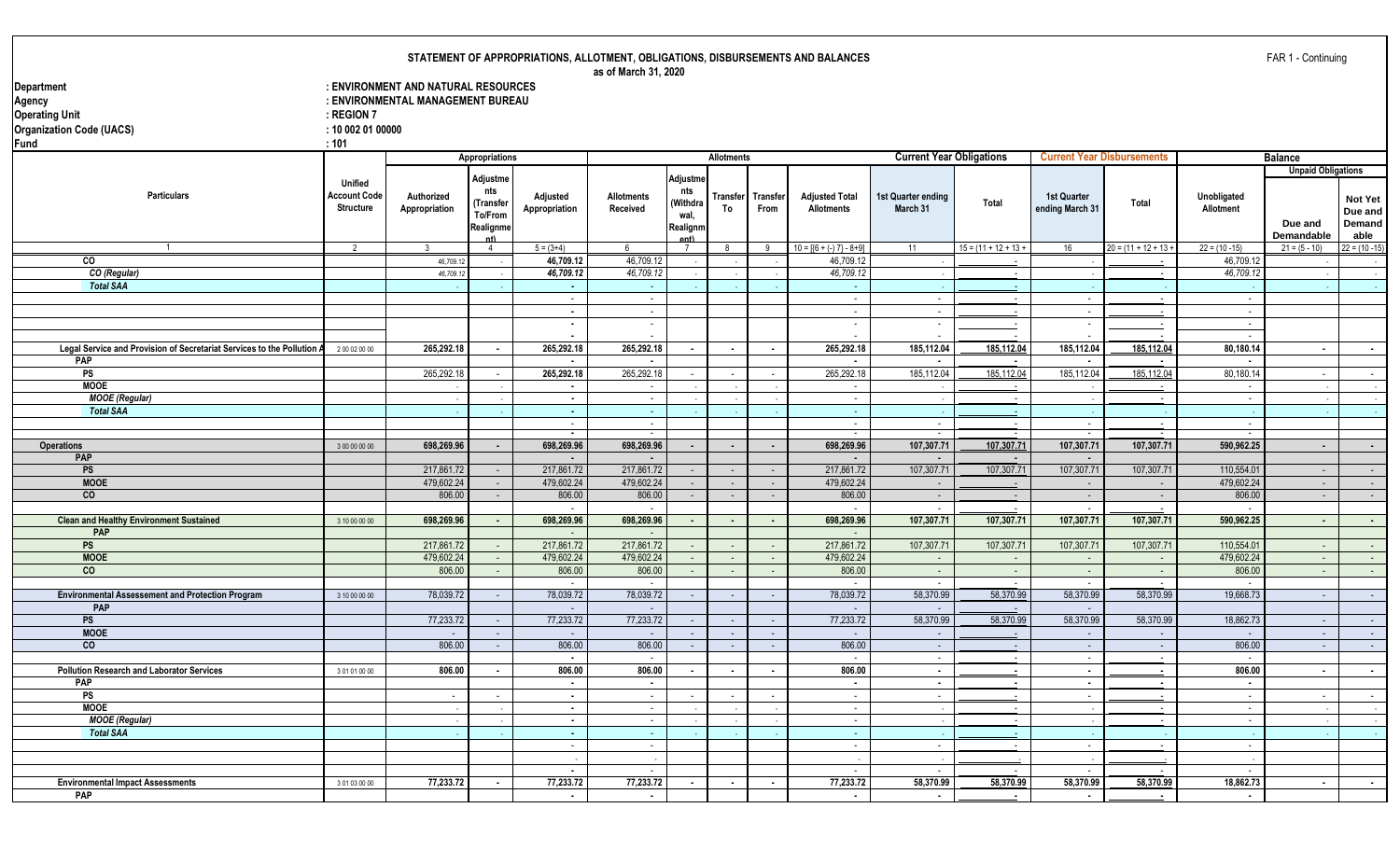**Implementation of Toxic Substance and Hazardous Waste Management 3 01 02 00 04** 100,556.95 100,556.95 100,556.95 100,556.95 100,556.95 100,556.95 100,556.95 47,636.72 47,636.72 47,636.72 47,636.72 47,638.72 52,920.23 - -

**PS** 100,556.95 - 100,556.95 - 100,556.95 100,556.95 - - - 100,556.95 - 1 - 100,556.95 - - 1 - 100,556.95 - - - 1 - 100,556.95 - 1 - 100,556.95 - 1 - 100,556.95 - - 1 - 100,556.95 - 1 - 1 - 100,556.95 - 1 - 100,556.95 - 1 **MOOE** - - **-** - - - - - - - - - - - -  *MOOE (Regular) - - - - - - - - - - - - - - - Total SAA - - - - - - - - - - - - - - -*

- - - - - - - -

**PAP - - - - - - - -**

|                                                                |                                       |                                     |                                   |                                        | as of March 31, 2020          |                        |                          |                          | <b>STATEMENT OF AFFROFRIATIONS, ALLOTMENT, OBLIGATIONS, DISDONSEMENTS AND BALANCES</b> |                                 |                          |                                       |                                   |                              | $1$ AIN $1$ - Continuing      |                             |
|----------------------------------------------------------------|---------------------------------------|-------------------------------------|-----------------------------------|----------------------------------------|-------------------------------|------------------------|--------------------------|--------------------------|----------------------------------------------------------------------------------------|---------------------------------|--------------------------|---------------------------------------|-----------------------------------|------------------------------|-------------------------------|-----------------------------|
| Department                                                     |                                       | : ENVIRONMENT AND NATURAL RESOURCES |                                   |                                        |                               |                        |                          |                          |                                                                                        |                                 |                          |                                       |                                   |                              |                               |                             |
| Agency                                                         |                                       | : ENVIRONMENTAL MANAGEMENT BUREAU   |                                   |                                        |                               |                        |                          |                          |                                                                                        |                                 |                          |                                       |                                   |                              |                               |                             |
| <b>Operating Unit</b>                                          | $:$ REGION 7                          |                                     |                                   |                                        |                               |                        |                          |                          |                                                                                        |                                 |                          |                                       |                                   |                              |                               |                             |
|                                                                |                                       |                                     |                                   |                                        |                               |                        |                          |                          |                                                                                        |                                 |                          |                                       |                                   |                              |                               |                             |
| <b>Organization Code (UACS)</b>                                | : 100020100000                        |                                     |                                   |                                        |                               |                        |                          |                          |                                                                                        |                                 |                          |                                       |                                   |                              |                               |                             |
| Fund                                                           | : 101                                 |                                     |                                   |                                        |                               |                        |                          |                          |                                                                                        |                                 |                          |                                       |                                   |                              |                               |                             |
|                                                                |                                       |                                     | Appropriations                    |                                        |                               |                        | <b>Allotments</b>        |                          |                                                                                        | <b>Current Year Obligations</b> |                          |                                       | <b>Current Year Disbursements</b> |                              | <b>Balance</b>                |                             |
|                                                                |                                       |                                     | Adjustme                          |                                        |                               | Adjustme               |                          |                          |                                                                                        |                                 |                          |                                       |                                   |                              | <b>Unpaid Obligations</b>     |                             |
| <b>Particulars</b>                                             | <b>Unified</b><br><b>Account Code</b> |                                     | nts                               |                                        |                               | nts                    |                          |                          |                                                                                        |                                 |                          |                                       |                                   |                              |                               |                             |
|                                                                | <b>Structure</b>                      | Authorized<br>Appropriation         | Transfer)                         | Adjusted<br>Appropriation              | <b>Allotments</b><br>Received | (Withdra               | Transfer<br>To           | Transfer<br>From         | <b>Adjusted Total</b><br><b>Allotments</b>                                             | 1st Quarter ending<br>March 31  | Total                    | <b>1st Quarter</b><br>ending March 31 | Total                             | Unobligated<br>Allotment     |                               | Not Yet                     |
|                                                                |                                       |                                     | To/From                           |                                        |                               | wal,                   |                          |                          |                                                                                        |                                 |                          |                                       |                                   |                              |                               | Due and                     |
|                                                                |                                       |                                     | Realignme                         |                                        |                               | Realignm               |                          |                          |                                                                                        |                                 |                          |                                       |                                   |                              | Due and                       | Demand                      |
|                                                                | 2                                     | $\mathbf{3}$                        | n <sup>th</sup><br>$\overline{4}$ | $5 = (3+4)$                            | -6                            | Ant)<br>$\overline{7}$ | 8                        | 9                        | $10 = \left[\left\{6 + (-) 7\right\} - 8 + 9\right]$                                   | 11                              | $15 = (11 + 12 + 13 +$   | 16                                    | $20 = (11 + 12 + 13 +$            | $22 = (10 - 15)$             | Demandable<br>$21 = (5 - 10)$ | able<br>$22 = (10 - 15)$    |
| <b>PS</b>                                                      |                                       | 77,233.72                           | $\sim$                            | 77,233.72                              | 77,233.72                     | $\sim$                 | $\sim$                   | $\sim$                   | 77,233.72                                                                              | 58,370.99                       | 58,370.99                | 58,370.99                             | 58,370.99                         | 18,862.73                    | $\sim$                        |                             |
| <b>MOOE</b>                                                    |                                       |                                     |                                   | $\sim$                                 | $\sim$                        |                        |                          |                          | $\sim$                                                                                 |                                 | $\sim$                   |                                       | $\sim$                            | $\sim$                       |                               | $\sim$ $-$                  |
| <b>MOOE</b> (Regular)                                          |                                       |                                     |                                   | $\overline{\phantom{a}}$               | $\mathcal{L}_{\mathcal{A}}$   |                        |                          |                          | $\sim$                                                                                 |                                 |                          |                                       |                                   | $\sim$                       |                               | $\sim$ $\sim$               |
| <b>Total SAA</b>                                               |                                       |                                     |                                   | $\sim$                                 | $\sim$                        |                        |                          |                          | $\sim$                                                                                 |                                 |                          |                                       |                                   |                              |                               | $\sim$<br>$\sim 10$         |
|                                                                |                                       |                                     |                                   | $\sim$                                 | $\sim$                        |                        |                          |                          | $\sim$                                                                                 | $\sim$                          | $\sim$                   | $\sim$                                | $\sim$                            | $\sim$                       |                               |                             |
|                                                                |                                       |                                     |                                   | $\sim$                                 | $\sim$                        |                        |                          |                          | $\sim$                                                                                 | $\sim$                          |                          | $\sim$                                |                                   | $\sim$                       |                               |                             |
| <b>Environmental Management and Pollution Control</b>          | 3 01 02 00 00                         | 620,230.24                          | $\sim$                            | 620,230.24                             | 620,230.24                    | $\sim$                 | $\sim$                   | $\sim$                   | 620,230.24                                                                             | 48,936.72                       | 48,936.72                | 48,936.72                             | 48,936.72                         | 571,293.52                   | $\sim$                        | $\sim$                      |
| PAP                                                            |                                       |                                     |                                   | $\overline{\phantom{a}}$               |                               |                        |                          |                          | $\overline{\phantom{a}}$                                                               | $\sim$                          |                          | $\sim$                                |                                   |                              |                               |                             |
| PS                                                             |                                       | 140,628.00                          | $\sim$                            | 140,628.00                             | 140,628.00                    | $\sim$                 | $\sim$                   | $\sim$                   | 140.628.00                                                                             | 48,936.72                       | 48.936.72                | 48,936.72                             | 48,936.72                         | 91,691.28                    | $\sim$                        | $\sim 10^{-10}$             |
| <b>MOOE</b>                                                    |                                       | 479,602.24                          | $\sim$                            | 479,602.24                             | 479,602.24                    | $\sim$                 | $\sim$                   | $\sim$                   | 479,602.24                                                                             | $\sim$                          |                          | $\sim$                                | $\sim$                            | 479,602.24                   | $\sim$                        | $\sim 10^{-1}$              |
| $\overline{c}$                                                 |                                       | $\sim$                              | $\sim$                            | $\sim$                                 | $\sim$                        | $\sim$                 | $\sim$                   | $\sim$                   |                                                                                        | $\sim$                          |                          | $\sim$                                | $\sim$                            | $\sim$                       | $\sim$                        | $\sim$                      |
|                                                                |                                       |                                     |                                   | $\sim$                                 | $\blacksquare$                |                        |                          |                          | $\sim$                                                                                 | $\sim$                          | $\sim$                   | $\sim$                                | $\sim$                            | $\sim$                       |                               |                             |
| Implementation of Clean Air Regulation                         | 3 01 02 00 01                         | 139,755.49                          | $\blacksquare$                    | 139,755.49                             | 139,755.49                    | $\sim$                 | $\blacksquare$           | $\sim$                   | 139,755.49                                                                             | 1,300.00                        | 1.300.00                 | 1,300.00                              | 1,300.00                          | 138,455.49                   | $\blacksquare$                | $\sim$ $-$                  |
| <b>PAP</b>                                                     |                                       |                                     |                                   | $\overline{\phantom{a}}$               | $\blacksquare$                |                        |                          |                          | $\sim$                                                                                 | $\overline{\phantom{a}}$        | $\overline{\phantom{a}}$ | $\overline{\phantom{a}}$              | $\sim$                            | $\blacksquare$               |                               |                             |
| <b>PS</b>                                                      |                                       | 2,620.69                            |                                   | 2,620.69                               | 2,620.69                      | $\sim$                 | $\sim$                   | $\sim$                   | 2,620.69                                                                               | 1,300.00                        | 1,300.00                 | 1,300.00                              | 1,300.00                          | 1,320.69                     | $\sim$                        | $\sim$ $-$                  |
| <b>MOOE</b>                                                    |                                       | 137,134.80                          |                                   | 137,134.80                             | 137,134.80                    |                        |                          |                          | 137.134.80                                                                             |                                 |                          |                                       |                                   | 137,134.80                   | $\sim$                        | $\sim$                      |
| <b>MOOE</b> (Regular)                                          |                                       | 137,134.80                          |                                   | 137,134.80                             | 137,134.80                    |                        |                          |                          | 137,134.80                                                                             |                                 |                          |                                       | $\sim$                            | 137,134.80                   |                               | $\sim$ $\sim$               |
| <b>Total SAA</b>                                               |                                       |                                     |                                   | $\sim$                                 | $\sim$                        |                        |                          |                          | $\sim$                                                                                 |                                 | $\sim$                   |                                       |                                   |                              |                               | $\sim 100$                  |
|                                                                |                                       |                                     |                                   | $\sim$                                 | $\sim$                        |                        |                          |                          | $\sim$                                                                                 | $\sim$                          | $\sim$                   | $\sim$                                | $\sim$                            | $\sim$                       |                               |                             |
|                                                                |                                       |                                     |                                   |                                        |                               |                        |                          |                          | $\sim$                                                                                 |                                 |                          |                                       |                                   |                              |                               |                             |
|                                                                |                                       |                                     |                                   | $\sim$                                 | $\sim$                        |                        |                          |                          | $\sim$                                                                                 | $\sim$                          | $\sim$                   | $\sim$                                | $\sim$                            | $\sim$                       |                               |                             |
| Implementation of Clean Water Regulation                       | 3 01 02 00 02                         | 824.68                              |                                   | 824.68                                 | 824.68                        | $\blacksquare$         | $\overline{\phantom{a}}$ | $\overline{\phantom{a}}$ | 824.68                                                                                 | $\sim$                          | $\blacksquare$           | $\sim$                                | $\overline{\phantom{a}}$          | 824.68                       | $\blacksquare$                | $\sim$                      |
| PAP                                                            |                                       |                                     |                                   | $\sim$                                 |                               |                        |                          |                          |                                                                                        | $\blacksquare$                  |                          | $\blacksquare$                        |                                   | $\blacksquare$               |                               |                             |
| PS                                                             |                                       | 824.68                              |                                   | 824.68                                 | 824.68                        | $\sim$                 | $\sim$                   | $\sim$                   | 824.68                                                                                 | $\sim$                          | $\sim$                   | $\sim$                                | $\sim$                            | 824.68                       | $\sim$                        | $\sim$                      |
| <b>MOOE</b>                                                    |                                       |                                     |                                   | $\sim$                                 | $\sim$                        |                        |                          |                          | $\sim$                                                                                 | $\sim$                          | $\sim$                   |                                       | $\sim$                            | $\sim$                       |                               | $\sim 100$                  |
| <b>MOOE</b> (Regular)                                          |                                       |                                     |                                   | $\sim$                                 | $\sim$                        |                        |                          |                          | $\sim$                                                                                 | $\sim$                          | $\sim$                   |                                       | $\sim$                            | $\sim$                       | $\sim$                        | $\sim$ $\sim$               |
| <b>Total SAA</b>                                               |                                       |                                     |                                   | $\sim$                                 | $\sim$                        |                        |                          |                          | $\sim$ $-$                                                                             |                                 |                          |                                       |                                   |                              |                               | $\sim 10^{-1}$              |
|                                                                |                                       |                                     |                                   | $\sim$                                 | $\sim$                        |                        |                          |                          | $\sim$<br>$\sim$                                                                       | $\sim$                          | $\sim$                   | $\sim$                                | $\sim$                            | $\sim$                       |                               |                             |
| Implementation of Ecological Solid Waste Management Regulation |                                       | 379,093.12                          | $\blacksquare$                    | $\overline{\phantom{a}}$<br>379,093.12 | 379,093.12                    | $\blacksquare$         | $\blacksquare$           |                          | 379,093.12                                                                             | $\sim$                          |                          | $\sim$                                |                                   | $\blacksquare$<br>379,093.12 |                               |                             |
| <b>PAP</b>                                                     | 3 01 02 00 03                         |                                     |                                   | $\overline{\phantom{a}}$               | $\overline{\phantom{a}}$      |                        |                          | $\blacksquare$           | $\sim$                                                                                 | $\sim$<br>$\sim$                | $\overline{\phantom{a}}$ | $\blacksquare$<br>$\sim$              | $\sim$                            | $\blacksquare$               | $\blacksquare$                | $\sim$                      |
| PS                                                             |                                       | 36,625.68                           |                                   | 36,625.68                              | 36,625.68                     | $\sim$                 | $\sim$                   | $\sim$                   | 36.625.68                                                                              | $\sim$                          | $\sim$                   | $\sim$                                | $\sim$                            | 36,625.68                    | $\sim$                        | $\sim 10^{-11}$             |
| <b>MOOE</b>                                                    |                                       | 342.467.44                          |                                   | 342.467.44                             | 342.467.44                    |                        |                          |                          | 342.467.44                                                                             | $\sim$                          | $\sim$                   |                                       | $\sim$                            | 342.467.44                   |                               |                             |
| <b>MOOE</b> (Regular)                                          |                                       | 342,467.44                          |                                   | 342,467.44                             | 342,467.44                    |                        |                          |                          | 342,467.44                                                                             |                                 | $\sim$                   |                                       |                                   | 342,467.44                   |                               | $\sim 100$<br>$\sim$ $\sim$ |
| <b>Total SAA</b>                                               |                                       |                                     |                                   | $\sim$                                 | $\sim$                        |                        |                          |                          | $\sim$                                                                                 |                                 |                          |                                       |                                   |                              |                               |                             |
|                                                                |                                       |                                     |                                   | $\sim$                                 | $\sim$                        |                        |                          |                          | $\sim$                                                                                 | $\sim$                          |                          | $\sim$                                |                                   | $\sim$                       |                               | $\sim$ $\sigma$ .           |
|                                                                |                                       |                                     |                                   | $\sim$                                 | $\sim$                        |                        |                          |                          | $\sim$                                                                                 | $\sim$                          | $\sim$                   | $\sim$                                | $\sim$                            | $\sim$                       |                               |                             |
|                                                                |                                       |                                     |                                   |                                        |                               |                        |                          |                          |                                                                                        |                                 |                          |                                       |                                   |                              |                               |                             |

FAR 1 - Continuing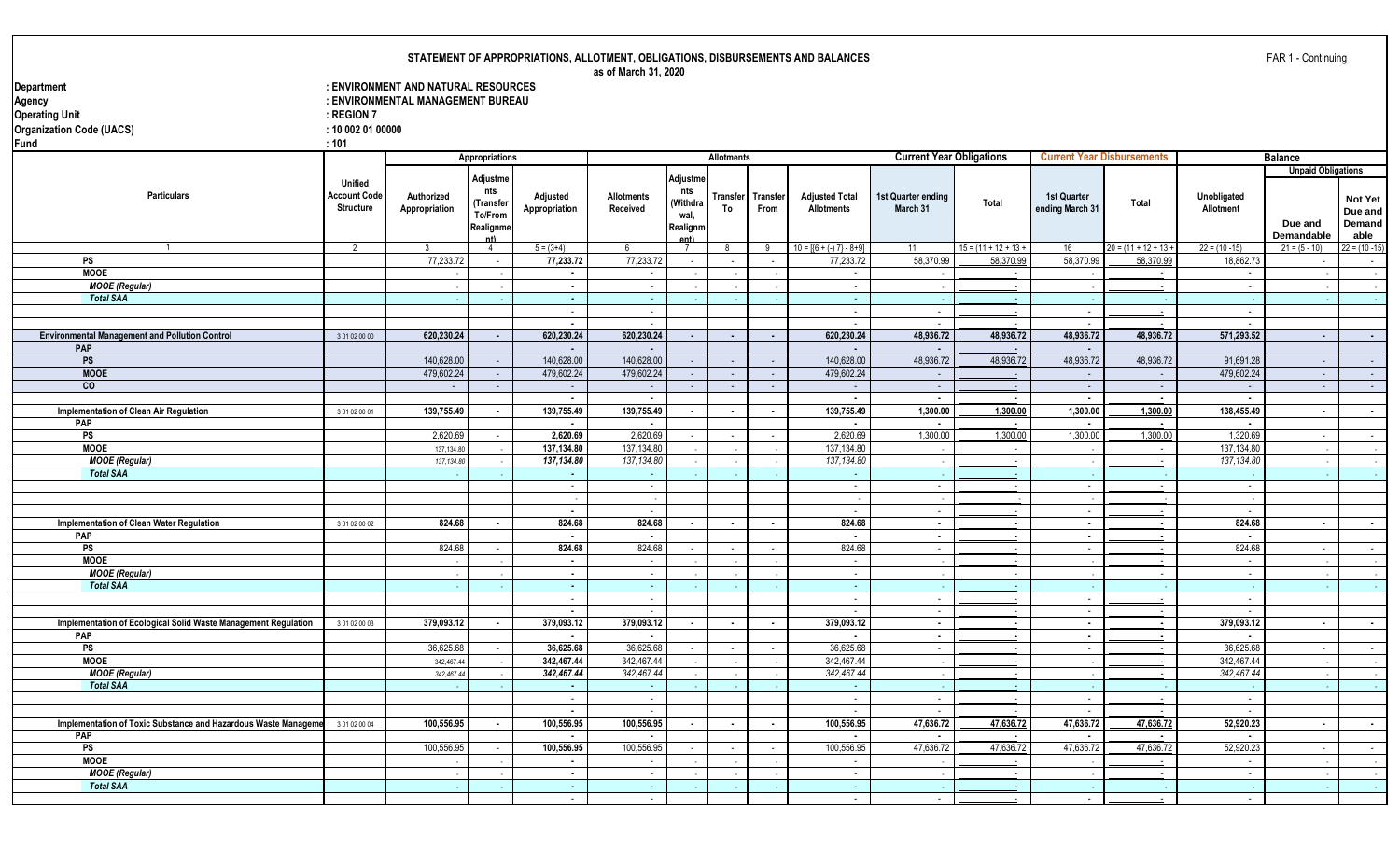**as of March 31, 2020**

| Department                      | : ENVIRONMENT AND NATURAL RESOURCES |  |
|---------------------------------|-------------------------------------|--|
| Agency                          | : ENVIRONMENTAL MANAGEMENT BUREAU   |  |
| <b>Operating Unit</b>           | $:$ REGION 7                        |  |
| <b>Organization Code (UACS)</b> | : 100020100000                      |  |
| lFund                           | :101                                |  |
|                                 | Appropriations                      |  |
|                                 |                                     |  |

|                                                    |                                                           |                             | Appropriations                                       |                           |                               |                                                 | <b>Allotments</b>        |                           |                                                      | <b>Current Year Obligations</b> |                          | <b>Current Year Disbursements</b> |                          |                          | <b>Balance</b>                                            |                                             |
|----------------------------------------------------|-----------------------------------------------------------|-----------------------------|------------------------------------------------------|---------------------------|-------------------------------|-------------------------------------------------|--------------------------|---------------------------|------------------------------------------------------|---------------------------------|--------------------------|-----------------------------------|--------------------------|--------------------------|-----------------------------------------------------------|---------------------------------------------|
| <b>Particulars</b>                                 | <b>Unified</b><br><b>Account Code</b><br><b>Structure</b> | Authorized<br>Appropriation | Adjustme<br>nts<br>(Transfer<br>To/From<br>Realignme | Adjusted<br>Appropriation | <b>Allotments</b><br>Received | Adjustme<br>nts<br>(Withdra<br>wal,<br>Realignm | To                       | Transfer Transfer<br>From | <b>Adjusted Total</b><br><b>Allotments</b>           | 1st Quarter ending<br>March 31  | Total                    | 1st Quarter<br>ending March 31    | Total                    | Unobligated<br>Allotment | <b>Unpaid Obligations</b><br>Due and<br><b>Demandable</b> | <b>Not Yet</b><br>Due and<br>Demand<br>able |
| $\overline{1}$                                     | $\overline{2}$                                            | $\mathbf{3}$                |                                                      | $5 = (3+4)$               | 6                             | $\overline{7}$                                  | -8                       | 9                         | $10 = \left[\left\{6 + (-) 7\right\} - 8 + 9\right]$ | 11                              | $15 = (11 + 12 + 13 +$   | 16                                | $20 = (11 + 12 + 13 +$   | $22 = (10 - 15)$         | $21 = (5 - 10)$                                           | $22 = (10 - 15)$                            |
|                                                    |                                                           |                             |                                                      |                           |                               |                                                 |                          |                           |                                                      |                                 |                          |                                   |                          |                          |                                                           |                                             |
| <b>Sub-Total Agency Specific Budget</b>            |                                                           | 4,335,641.92                | $\sim$                                               | 4,335,641.92              | 4,335,641.92                  |                                                 |                          | $\sim$                    | 4,335,641.92                                         | 677,598.90                      | 677,598.90               | 588,248.90                        | 588,248.90               | 3,658,043.02             | 89,350.00                                                 | $\sim$                                      |
| <b>PS</b>                                          |                                                           | 720,860.76                  | $\sim$                                               | 720,860.76                | 720.860.7                     |                                                 | $\sim$                   | $\sim$                    | 720,860.76                                           | 373.429.64                      | 373,429.64               | 373.429.64                        | 373.429.64               | 347.431.12               | $\sim$                                                    | $\sim 100$                                  |
| <b>MOOE</b>                                        |                                                           | 2,241,925.84                | $\sim$                                               | 2,241,925.84              | 2,241,925.84                  |                                                 |                          |                           | 2,241,925.84                                         | 214,819.26                      | 214,819.26               | 214,819.26                        | 214,819.26               | 2,027,106.58             | $\sim$                                                    | $\sim 100$                                  |
| co                                                 |                                                           | 1,372,855.32                |                                                      | 1.372.855.32              | 1,372,855.32                  |                                                 |                          |                           | 1,372,855.32                                         | 89.350.00                       | 89,350.00                |                                   |                          | 1.283.505.32             | 89.350.00                                                 | $\sim$                                      |
|                                                    |                                                           |                             |                                                      | $\sim$ $-$                |                               |                                                 |                          |                           |                                                      | $\sim$ $-$                      |                          | $\sim$                            |                          | $\sim$                   |                                                           |                                             |
|                                                    |                                                           |                             |                                                      | $\sim$                    |                               |                                                 |                          |                           |                                                      | $\sim$                          |                          | $\sim$                            |                          |                          |                                                           |                                             |
| III. Special Purpose Fund (Please Specify)         |                                                           | 0.60                        | $\sim$                                               | 0.60                      | 0.60                          |                                                 |                          | $\sim$                    | 0.60                                                 | $\sim$                          | $\sim$                   | $\sim$                            | $\sim$                   | 0.60                     | $\sim$                                                    | $\sim$                                      |
| PGF-PS                                             |                                                           |                             | $\sim$                                               | $\sim$                    | $\blacksquare$                | $\blacksquare$                                  | $\overline{\phantom{a}}$ | $\sim$                    | $\sim$                                               | $\sim$                          | $\sim$                   | $\sim$                            | $\sim$                   | $\sim$                   | $\sim$                                                    | $\sim$ 100 $\mu$                            |
| <b>Terminal Leave</b>                              | 50104030 01                                               |                             | $\sim$                                               | $\sim$ $-$                |                               |                                                 |                          |                           |                                                      | $\sim$                          | $\sim$                   | $\sim$                            | $\overline{\phantom{a}}$ | $\sim$                   | $\sim$                                                    | $\sim$                                      |
| <b>MPBF-PS</b>                                     |                                                           | 0.60                        |                                                      | 0.60                      | 0.60                          |                                                 |                          |                           | 0.60                                                 | $\sim$                          | $\sim$                   | $\sim$                            |                          | 0.60                     | $\sim$                                                    | $\sim$                                      |
| <b>Performance Based Bonus</b>                     | 50102990 14                                               | 0.60                        |                                                      | 0.60                      | 0.60                          |                                                 |                          | $\sim$                    | 0.60                                                 | $\sim$ $-$                      | $\sim$                   | $\sim$                            | $\sim$                   | 0.60                     | $\sim$                                                    | $\sim$                                      |
| <b>Productive Enhancement Incentive</b>            | 50102990 12                                               |                             |                                                      | $\sim$                    | ۰.                            |                                                 |                          |                           | $\sim$                                               | $\sim$ $-$                      | $\sim$                   | $\sim$                            | $\sim$                   | $\sim$                   |                                                           |                                             |
| Mid-Year Bonus - Civilian                          | 50102999036                                               |                             |                                                      | $\sim$                    |                               |                                                 |                          |                           | $\sim$                                               | $\sim$                          | $\overline{\phantom{a}}$ | $\sim$                            | $\overline{\phantom{a}}$ | $\sim$                   |                                                           |                                             |
| Other Bonuses and Allowances - CNA Realignment     | 50102990 12                                               |                             |                                                      | $\sim$                    | $\sim$                        |                                                 |                          |                           | $\sim$                                               | $\sim$ $-$                      | $\sim$                   | $\sim$                            | $\sim$                   | $\sim$                   |                                                           |                                             |
| <b>PS Requirements</b>                             |                                                           |                             | $\sim$                                               | $\sim$                    | $\sim$                        |                                                 |                          | $\sim$                    | $\sim$                                               | $\sim$ $-$                      | $\sim$                   | $\sim$                            | $\sim$                   | $\sim$                   | $\sim$                                                    | $\sim$ 10 $\pm$                             |
| <b>Marawi Rehabilitation (Calamity Fund)</b>       |                                                           |                             | $\sim$                                               | $\sim$                    |                               |                                                 |                          | $\sim$                    | $\sim$                                               | $\sim$                          | $\sim$                   | $\sim$                            | $\sim$                   | $\sim$                   | $\sim$                                                    | $\sim$                                      |
| <b>MOOE</b>                                        |                                                           |                             | $\sim$                                               | $\sim$                    |                               |                                                 |                          |                           |                                                      | $\sim$ $-$                      | $\sim$                   | $\sim$                            | $\overline{\phantom{a}}$ | $\sim$                   | $\sim$                                                    | $\sim$                                      |
| $\overline{c}$                                     |                                                           |                             | $\sim$                                               | $\sim$                    | $\sim$                        |                                                 |                          | $\sim$                    | $\sim$                                               | $\sim$                          | $\sim$                   | $\sim$                            | $\sim$                   | $\sim$                   | $\sim$                                                    | <b>Service</b>                              |
| <b>Boracay Rehabilitation (Contingency Fund)</b>   |                                                           |                             | $\sim$                                               | $\sim$                    | $\overline{\phantom{a}}$      |                                                 |                          | $\sim$                    | $\sim$                                               | $\sim$ $-$                      | $\sim$                   | $\sim$                            | $\sim$                   | $\sim$                   | $\sim$                                                    | $\sim 100$                                  |
| <b>MOOE</b>                                        |                                                           |                             | $\sim$                                               | $\sim$                    | $\sim$                        |                                                 |                          | $\sim$                    | $\sim$                                               | $\sim$ $-$                      | $\sim$                   | $\sim$                            | $\sim$                   | $\sim$                   | $\sim$                                                    | $\sim 100$                                  |
| $\overline{c}$                                     |                                                           |                             | $\sim$                                               | $\sim$ $-$                |                               |                                                 |                          |                           |                                                      | $\sim$ $-$                      | $\overline{\phantom{a}}$ | $\sim$                            | $\overline{\phantom{a}}$ | $\sim$                   | $\sim$                                                    | $\sim$                                      |
|                                                    |                                                           |                             |                                                      | $\sim$                    | $\overline{\phantom{a}}$      |                                                 |                          |                           | $\sim$                                               | $\sim$                          | $\blacksquare$           | $\overline{\phantom{a}}$          | $\overline{\phantom{a}}$ | $\sim$                   |                                                           |                                             |
| Sub-Total Special Purpose FundSpecial Purpose Fund |                                                           | 0.60                        | $\sim$                                               | 0.60                      | 0.60                          |                                                 | $\sim$                   | $\sim$                    | 0.60                                                 | $\sim$                          | $\blacksquare$           | $\sim$                            | $\sim$                   | 0.60                     | $\sim$                                                    | $\sim$ 100 $\mu$                            |
| PS                                                 |                                                           | 0.60                        | $\sim$                                               | 0.60                      | 0.60                          |                                                 | $\overline{\phantom{a}}$ | $\sim$                    | 0.60                                                 | $\sim$                          | $\blacksquare$           | $\sim$                            | $\overline{\phantom{a}}$ | 0.60                     | $\sim$                                                    | $\sim$ 100 $\mu$                            |
| <b>MOOE</b>                                        |                                                           |                             | $\sim$                                               | $\sim$                    | $\blacksquare$                |                                                 |                          | $\sim$                    | $\sim$                                               | $\sim$                          | $\blacksquare$           | $\sim$                            | $\overline{\phantom{a}}$ | $\sim$                   | $\sim$                                                    | $\sim$ 100 $\mu$                            |
| CO                                                 |                                                           | $\overline{\phantom{a}}$    | $\sim$                                               | $\sim$                    | $\sim$                        | $\blacksquare$                                  | $\sim$                   | $\sim$                    | $\sim$                                               | $\sim$                          | $\blacksquare$           | $\sim$                            | $\sim$                   | $\sim$                   | $\sim$                                                    | $\sim$ 100 $\mu$                            |
|                                                    |                                                           |                             |                                                      | $\sim$                    |                               |                                                 |                          |                           |                                                      | $\sim$                          | . .                      |                                   | $\overline{\phantom{a}}$ | $\sim$                   |                                                           |                                             |
| <b>GRAND TOTAL</b>                                 |                                                           | 4,335,642.52                | $\sim$                                               | 4,335,642.52              | 4,335,642.52                  |                                                 |                          | $\overline{\phantom{a}}$  | 4,335,642.52                                         | 677,598.90                      | 677,598.90               | 588,248.90                        | 588,248.90               | 3,658,043.62             | 89,350.00                                                 | $\sim$                                      |
| PS                                                 |                                                           | 720,861.36                  | $\sim$                                               | 720.861.36                | 720,861.36                    |                                                 |                          | $\sim$                    | 720,861.36                                           | 373,429.64                      | 373,429.64               | 373,429.64                        | 373,429.64               | 347,431.72               | $\blacksquare$                                            | $\sim$                                      |
| <b>MOOE</b>                                        |                                                           | 2,241,925.84                | $\sim$                                               | 2,241,925.84              | 2,241,925.84                  |                                                 | $\overline{\phantom{a}}$ | $\sim$                    | 2,241,925.84                                         | 214,819.26                      | 214,819.26               | 214,819.26                        | 214,819.26               | 2,027,106.58             | $\overline{\phantom{a}}$                                  | $\sim 100$                                  |
| CO                                                 |                                                           | 1,372,855.32                | $\cdot$                                              | 1,372,855.32              | 1,372,855.32                  |                                                 |                          |                           | 1,372,855.32                                         | 89,350.00                       | 89,350.00                |                                   |                          | 1,283,505.32             | 89,350.00                                                 | $\sim$                                      |
| CO                                                 |                                                           |                             |                                                      |                           |                               |                                                 |                          |                           |                                                      |                                 |                          |                                   |                          |                          |                                                           |                                             |

Certified Corect: Certified Corect: Approved by:

Budget Officer II Accountant III Regional Director

**BEVERLY Y. BACOR SHEILA C. COLUBIO SHEILA C. COLUBIO LORMELYN E. CLAUDIO CESO IV**<br> **Budget Officer II** Regional Director Date: April 02, 2020 Date: April 02, 2020 Date: April 02, 2020

**Current Year Obligations**

**Current Year Disbursements**

FAR 1 - Continuing

**Balance**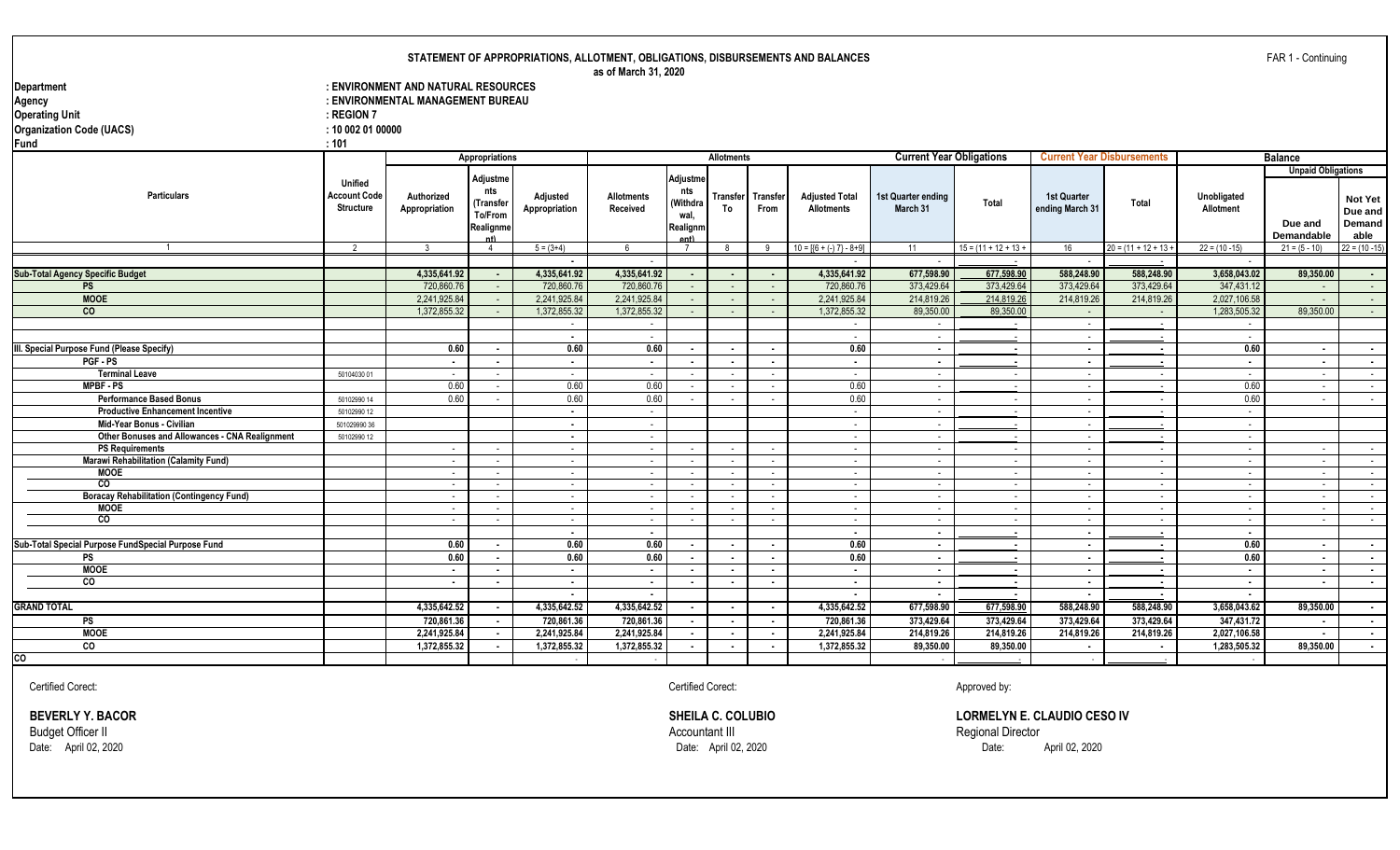as of March 31, 2020

Department : ENVIRONMENT AND NATURAL RESOURCES<br>Agency : ENVIRONMENTAL MANAGEMENT BUREAU Operating Unit The Contract of the Second Second Second 1 and 20 and 20 and 20 and 20 and 20 and 20 and 20 and Organization Code (UACS) : 10 002 01 00000

| und |     |
|-----|-----|
|     | 404 |

: ENVIRONMENTAL MANAGEMENT BUREAU<br>: REGION 7

|                                                               |                                                           |                             |                                                           |                           |                               |                                                   |                    | <b>SUMMARY</b>                  |                                            |                                 |                            |                                   |                                 |                                      |                                 |                                                              |                       |
|---------------------------------------------------------------|-----------------------------------------------------------|-----------------------------|-----------------------------------------------------------|---------------------------|-------------------------------|---------------------------------------------------|--------------------|---------------------------------|--------------------------------------------|---------------------------------|----------------------------|-----------------------------------|---------------------------------|--------------------------------------|---------------------------------|--------------------------------------------------------------|-----------------------|
|                                                               |                                                           |                             | <b>Authorized Appropriation (GAA)</b>                     |                           |                               |                                                   | <b>Allotments</b>  |                                 |                                            | <b>Current Year Obligations</b> |                            | <b>Current Year Disbursements</b> |                                 |                                      | <b>Balance</b>                  |                                                              |                       |
| <b>Particulars</b>                                            | <b>Unified</b><br><b>Account Code</b><br><b>Structure</b> | Authorized<br>Appropriation | <b>Adiustments</b><br>(Transfer<br>To/From<br>Realignment | Adjusted<br>Appropriation | <b>Allotments</b><br>Received | <b>Adjustments</b><br>(Withdrawal,<br>Realignment | <b>Transfer To</b> | Transfer From                   | <b>Adiusted Total</b><br><b>Allotments</b> | st Quarter ending<br>March 31   | Total                      | 1st Quarter ending<br>March 31    | Total                           | Unreleased<br>Appropriatio<br>ns     | Unobligated<br><b>Allotment</b> | <b>Unpaid Obligations</b><br><del>Due and</del><br>Demandabl | πποττετ<br>Due<br>and |
|                                                               | $\overline{2}$                                            | $\overline{\mathbf{3}}$     | $\overline{4}$                                            | $5 = (3+4)$               | 6                             | $\overline{7}$                                    | 8                  | $\overline{9}$                  | $10 = [{6 + (-) 7} - 8 + 9]$               | 11                              | $15 = (11 + 12 + 13 + 14)$ | 16                                | $20 = (11 + 12 + 13 + 14)$      | $21 = (5 - 10)$                      | $22 = (10 - 15)$                |                                                              |                       |
| I. CURRENT YEAR BUDGET/APPROPRIATIONS                         |                                                           |                             |                                                           |                           |                               |                                                   |                    |                                 |                                            |                                 |                            |                                   |                                 |                                      |                                 |                                                              |                       |
| A. AGENCY SPECIFIC BUDGET                                     |                                                           | 4.335.641.92                |                                                           | 4.335.641.92              | 4.335.641.92                  |                                                   | ٠.                 | ۰.                              | 4,335,641.92                               | 677,598.90                      | 677,598.90                 | 588.248.90                        | 588,248.90                      |                                      | 3.658.043.02                    | 89,350.00                                                    | . н.                  |
| <b>Personnel Services</b>                                     |                                                           | 720,860.76                  |                                                           | 720,860.76                | 720,860.76                    | $\overline{\phantom{a}}$                          |                    |                                 | 720,860.76                                 | 373,429.64                      | 373,429.64                 | 373,429.64                        | 373,429.64                      |                                      | 347,431.12                      |                                                              | $\sim$                |
| <b>Salaries and Wages</b>                                     | 50101010 00                                               | 322,523.85                  |                                                           | 322,523.85                | 322,523.85                    | - 1                                               | <b>.</b>           | ۰.                              | 322,523.8                                  | 276,819.53                      | 276,819.53                 | 276,819.53                        | 276,819.53                      |                                      | 45,704.32                       |                                                              | . .                   |
| Basic Salary - Civilian                                       | 50101010 01                                               | 322,523.85                  | $\sim$                                                    | 322,523.85                | 322,523.85                    | $\sim$                                            | $\sim$             | $\sim$                          | 322,523.85                                 | 276,819.53                      | 276,819.53                 | 276,819.53                        | 276,819.53                      | $\sim$                               | 45,704.32                       | $\sim$                                                       | $\sim$                |
| <b>Other Compensation</b>                                     | 50102000 00                                               | 244,011.73                  |                                                           | 244,011.73                | 244,011.73                    | $\sim$                                            | $\sim$             | $\sim$                          | 244,011.73                                 | 79,005.91                       | 79,005.91                  | 79,005.9                          | 79,005.91                       |                                      | 165,005.82                      |                                                              | $\sim$                |
| Personnel Economic Relief Allowance (PERA)- Civilia           | 50102010 01                                               | 76,281.64                   |                                                           | 76,281.64                 | 76,281.64                     | $\sim$                                            | $\sim$             | $\sim$                          | 76,281.64                                  | 61,005.9                        | 61,005.91                  | 61,005.91                         | 61,005.9                        | $\sim$                               | 15,275.73                       | $\overline{\phantom{a}}$                                     | $\sim$                |
| Representation Allowance (RA)                                 | 50102020 00                                               | 6,000.0                     |                                                           | 6,000.00                  | 6,000.00                      | $\sim$                                            | $\sim$             | $\sim$                          | 6,000.00                                   | $\sim$                          | $\sim$                     | $\sim$                            |                                 | $\sim$                               | 6,000.00                        |                                                              | $\sim$                |
| Transportation Allowance (TA)                                 | 50102030 01                                               | 6,000.00                    | $\sim$                                                    | 6,000.00                  | 6,000.00                      | $\sim$                                            | $\sim$             | $\sim$                          | 6.000.00                                   | $\sim$                          | $\sim$                     | $\sim$                            | $\overline{\phantom{a}}$        | $\sim$                               | 6,000.00                        | $\overline{\phantom{a}}$                                     | $\sim$                |
| Clothing/Uniform Allowance - Civilian                         | 50102040 01                                               | 18,000.00                   | $\sim$                                                    | 18,000.00                 | 18,000.00                     | $\sim$                                            | $\sim$             | $\sim$                          | 18,000.00                                  | 18,000.00                       | 18,000.00                  | 18,000.00                         | 18,000.00                       | $\sim$                               | $\sim$                          | $\overline{\phantom{a}}$                                     | $\sim$                |
| Allowance of Attty's. De Officio Civilian                     | 5010299003                                                | - 4                         |                                                           |                           |                               | - 2                                               |                    | - 4                             |                                            | - 4                             |                            | ٠.                                |                                 |                                      | - 1                             | - 2                                                          | <b>Carl Co</b>        |
| Annieversary Bonus                                            | 5010299038                                                | $\sim$                      | $\sim$                                                    | $\sim$                    | $\sim$                        | $\sim$                                            | $\sim$             | $\sim$                          |                                            | $\sim$                          | $\sim$                     | $\sim$                            | $\sim$                          | $\sim$                               | $\sim$                          | $\sim$                                                       | $\sim$                |
| Mid-Year Bonus - Civilian                                     | 5010299036                                                | 39.370.00                   | $\sim$                                                    | 39.370.00                 | 39.370.00                     | $\sim$                                            | $\sim$             | $\sim$                          | 39,370.00                                  | $\sim$                          | $\overline{\phantom{a}}$   | $\sim$                            | $\sim$                          | $\sim$                               | 39.370.00                       | $\sim$                                                       | $\sim$                |
| Year-End Bonus - Civilian                                     | 50102140 01                                               | 77,360.09                   | $\sim$                                                    | 77,360.09                 | 77,360.09                     | $\sim$                                            | $\sim$             | $\sim$                          | 77,360.09                                  | $\sim$                          | $\sim$                     | $\sim$                            | $\overline{\phantom{a}}$        | $\sim$                               | 77,360.09                       | $\overline{\phantom{a}}$                                     | $\sim$                |
| Cash Gift - Civilian                                          | 50102150 01                                               | 21,000.00                   | $\sim$                                                    | 21,000.00                 | 21,000.00                     | $\sim$                                            | $\sim$             | $\sim$                          | 21.000.00                                  | $\sim$                          | $\sim$                     | $\sim$                            |                                 | $\sim$                               | 21,000.00                       | $\overline{\phantom{a}}$                                     | $\sim$                |
| <b>Personnel Benefit Contributions</b>                        | 50103000 00                                               | 21,124.89                   | $\sim$                                                    | 21,124.89                 | 21,124.89                     | $\sim$                                            | - 1                | <b>COL</b>                      | 21,124.89                                  | 17,604.20                       | 17,604.20                  | 17,604.20                         | 17,604.20                       | $\sim$                               | 3,520.69                        | $\sim$                                                       | $\sim 100$            |
| Pag-IBIG - Civilian                                           | 50103020 01                                               | 4,600.0                     |                                                           | 4,600.00                  | 4,600.00                      | $\sim$                                            | $\sim$             | $\sim$                          | 4,600.00                                   | 3,500.00                        | 3,500.00                   | 3,500.00                          | 3,500.00                        | $\sim$                               | 1,100.00                        |                                                              | $\sim$                |
| Philhealth - Civilian                                         | 50103030 01                                               | 10,624.89<br>5,900.0        |                                                           | 10,624.89<br>5,900.00     | 10,624.89                     | $\sim$                                            | $\sim$             | $\sim$                          | 10,624.89                                  | 9,304.20<br>4,800.00            | 9,304.20<br>4,800.00       | 9,304.20<br>4,800.00              | 9,304.20<br>4,800.00            |                                      | 1,320.69<br>1,100.00            |                                                              | $\sim$                |
| <b>ECIP Contributions</b>                                     | 5010304001                                                |                             |                                                           |                           | 5,900.00                      | $\sim$                                            | $\sim$             | $\sim$                          | 5,900.00                                   |                                 |                            |                                   |                                 | $\sim$                               |                                 |                                                              | $\sim$                |
| <b>Other Bonuses and Allowances</b>                           | 50102990 01                                               | 56,625.68<br>20,000.00      | <b>A</b>                                                  | 56,625.68<br>20,000.00    | 56,625.68<br>20,000.00        | $\sim$<br>$\sim$                                  | $\sim$<br>$\sim$   | - 1<br>$\overline{\phantom{a}}$ | 56,625.68                                  | - 1<br>$\sim$                   | <b>COL</b><br>$\sim$       | $\sim$<br>$\sim$                  | . .<br>$\overline{\phantom{a}}$ | <b>.</b><br>$\overline{\phantom{a}}$ | 56,625.68<br>20,000.00          | $\sim$                                                       | $\sim 100$<br>$\sim$  |
| Productivity Enhancement Incentive - Civilian<br>CNA Civilian | 50102990 12<br>50102990 11                                | 36,625.68                   | $\sim$                                                    | 36,625.68                 | 36,625.68                     | $\sim$                                            | $\sim$             | $\sim$                          | 20,000.00<br>36,625.6                      | $\sim$ $-$                      | $\sim$                     | $\sim$                            | $\overline{\phantom{a}}$        | $\sim$                               | 36,625.68                       | $\overline{\phantom{a}}$<br>$\sim$                           | $\sim$ $-$            |
| <b>Other Personnel Benefits</b>                               | 50104000 00                                               | 76,574.61                   | <b>A</b>                                                  | 76,574.61                 | 76,574.61                     | - 1                                               | - 1                | - 1                             | 76,574.61                                  | <b>.</b>                        | $\sim$                     | <b>A</b>                          | . .                             | $\sim$                               | 76,574.61                       | <b>.</b>                                                     | <b>Contract</b>       |
| Retirement Graduity - Civilian                                | 5010402001                                                | $\sim$                      | $\sim$                                                    |                           | $\sim$                        | $\sim$                                            | $\sim$             | $\sim$                          |                                            | $\sim$                          | $\sim$                     | $\sim$                            | $\sim$                          | $\sim$                               | $\overline{\phantom{a}}$        | $\sim$                                                       | $\sim$ 100 $\mu$      |
| Terminal Leave Benefits - Civilian                            | 50104030 01                                               | 30.729.32                   |                                                           | 30.729.32                 | 30.729.32                     | $\sim$                                            | $\sim$             | $\sim$                          | 30.729.32                                  | $\sim$                          | $\sim$                     | $\overline{\phantom{a}}$          |                                 | $\sim$                               | 30.729.32                       | $\overline{\phantom{a}}$                                     | $\sim$                |
| Lump-sum for Step Increments - Length of Service              | 50104990 10                                               | 45.845.29                   | $\sim$                                                    | 45,845.29                 | 45,845.29                     | $\sim$                                            | $\sim$             | $\sim$                          | 45,845.29                                  | $\sim$                          | $\sim$                     | $\sim$                            |                                 | $\sim$                               | 45,845.29                       | $\overline{\phantom{a}}$                                     | $\sim$ $-$            |
| Lump-sum for Step Increments - Moritorious Perform            | 50104990 1                                                | $\overline{\phantom{a}}$    | $\sim$                                                    |                           |                               | $\sim$                                            | $\sim$             | $\sim$                          | . .                                        | $\sim$                          | $\overline{\phantom{a}}$   | $\sim$                            | $\overline{\phantom{a}}$        | $\sim$                               | $\sim$                          | $\overline{\phantom{a}}$                                     | $\sim$                |
| Loyalty Bonus                                                 | 50104990 15                                               | $\overline{a}$              | $\sim$                                                    |                           | $\sim$                        | $\sim$                                            | $\sim$             | $\sim$                          |                                            | $\sim$                          | $\sim$                     | $\sim$                            | $\overline{\phantom{a}}$        | $\sim$                               | $\sim$                          | $\overline{\phantom{a}}$                                     | $\sim$                |
| Other Personnel Benefits                                      | 5010499099                                                |                             |                                                           |                           |                               | $\sim$                                            | $\sim$             | $\overline{\phantom{a}}$        |                                            | $\sim$                          | $\overline{\phantom{a}}$   | $\sim$                            |                                 |                                      | $\overline{\phantom{a}}$        | $\sim$                                                       | $\sim$                |
| Maintenance & Other Operating Expenses                        |                                                           | 2,241,925.84                |                                                           | 2,241,925.84              | 2,241,925.84                  | $\blacksquare$                                    | $\blacksquare$     | $\blacksquare$                  | 2,241,925.84                               | 214,819.26                      | 214,819.26                 | 214,819.26                        | 214,819.26                      | $\sim$                               | 2,027,106.58                    | $\overline{\phantom{a}}$                                     | $\sim$                |
| <b>Traveling Expenses</b>                                     | 50201000 00                                               | 2,845.00                    |                                                           | 2,845.00                  | 2,845.00                      | $\sim$                                            | $\sim$             | $\sim$                          | 2,845.0                                    |                                 | $\sim$                     | $\sim$                            | ж.                              | $\sim$                               | 2,845.00                        | $\sim$                                                       | <b>COL</b>            |
| Travelling Expenses-Local                                     | 5020101000                                                | 2,845.0                     |                                                           | 2,845.00                  | 2,845.00                      | $\sim$                                            | $\sim$             |                                 | 2,845.00                                   | $\sim$                          | $\overline{\phantom{a}}$   | $\sim$                            |                                 | $\sim$                               | 2,845.00                        |                                                              | $\sim$                |
| Travellling Expenses-Foreign                                  | 50201020 00                                               |                             | $\sim$                                                    |                           |                               | $\sim$                                            | $\sim$             | $\sim$                          |                                            | $\sim$                          | $\sim$                     | $\sim$                            | $\sim$                          | $\sim$                               |                                 | $\sim$                                                       | $\sim$                |
| <b>Training and Scholarship Expenses</b>                      | 50202000 00                                               | 142,267.00                  | <b>COL</b>                                                | 142,267.00                | 142,267.00                    | - 1                                               | - 1                | . .                             | 142,267.00                                 | $\sim$                          | п.                         | $\sim$                            | $\sim$                          | <b>COL</b>                           | 142,267.00                      | <b>COL</b>                                                   | $\sim 100$            |
| ICT Training Expenses                                         | 50202010 01                                               |                             | $\sim$                                                    |                           |                               | $\sim$                                            | $\sim$             | $\sim$                          |                                            | $\sim$                          | $\sim$                     | $\sim$                            | $\sim$                          | $\sim$                               |                                 | $\sim$                                                       | $\sim$ $-$            |
| <b>Training Expenses</b>                                      | 50202010 02                                               | 142,267.00                  | $\sim$                                                    | 142,267.00                | 142,267.00                    | $\sim$                                            | $\sim$             | $\overline{\phantom{a}}$        | 142,267.00                                 | $\sim$ $-$                      | $\sim$                     | $\sim$                            | $\overline{\phantom{a}}$        | $\sim$                               | 142,267.00                      | $\overline{\phantom{a}}$                                     | $\sim$                |
| Scholarship Grants/ Expenses                                  | 50202020 00                                               | $\sim$                      | $\sim$                                                    |                           | $\sim$                        | $\sim$                                            | $\sim$             | $\sim$                          |                                            | $\sim$                          | $\sim$                     | $\sim$                            | $\sim$                          | $\sim$                               | $\sim$                          | $\sim$                                                       | $\sim$ 100 $\mu$      |
| <b>Supplies and Materials Expenses</b>                        | 50203000 00                                               | 50.000.00                   | <b>A</b>                                                  | 50,000.00                 | 50.000.00                     | - 1                                               | - 1                | - 1                             | 50,000.00                                  | <b>.</b>                        | ж.                         | . .                               | $\sim$                          | <b>.</b>                             | 50.000.00                       | <b>.</b>                                                     | <b>Contract</b>       |
| ICT Office Supplies Expenses                                  | 50203010 01                                               |                             | $\sim$                                                    |                           |                               | $\sim$                                            | $\sim$             | $\sim$                          |                                            | $\sim$                          | $\sim$                     | $\sim$                            |                                 | $\sim$                               | $\overline{\phantom{a}}$        | $\overline{\phantom{a}}$                                     | $\sim$                |
| <b>Food Supplies Expenses</b>                                 | 50203050 00                                               |                             |                                                           |                           |                               | $\sim$                                            | $\sim$             | $\overline{\phantom{a}}$        |                                            | $\sim$                          | $\sim$                     | $\sim$                            | $\overline{\phantom{a}}$        | $\sim$                               |                                 | $\overline{\phantom{a}}$                                     | $\sim$                |
| Office Supplies Expenses                                      | 5020301002                                                | 50,000.00                   |                                                           | 50,000.00                 | 50,000.00                     | $\sim$                                            | $\sim$             | $\overline{\phantom{a}}$        | 50,000.00                                  | $\sim$                          | $\sim$                     | $\sim$                            |                                 | $\sim$                               | 50,000.00                       | $\sim$                                                       | $\sim$                |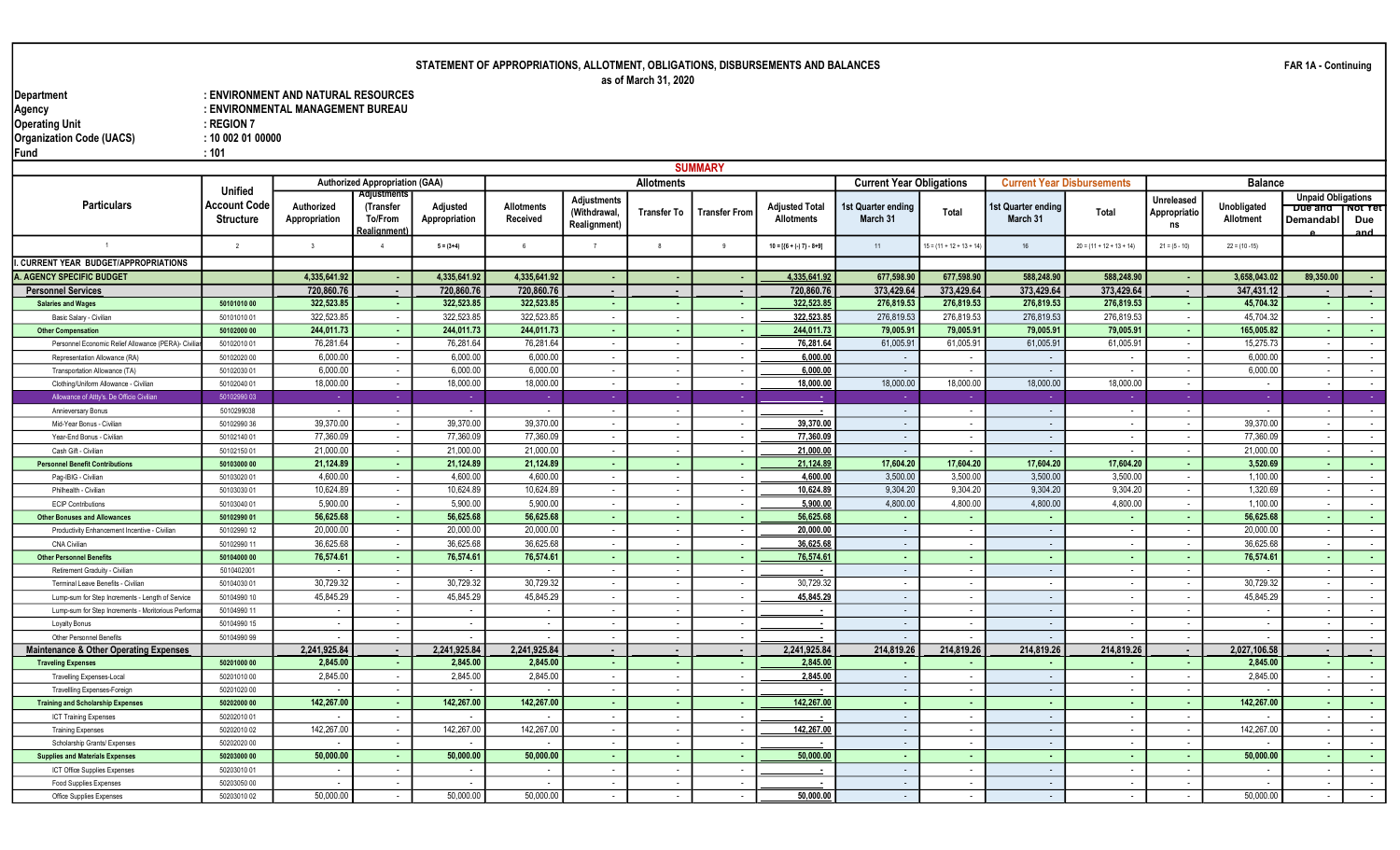#### Department : ENVIRONMENT AND NATURAL RESOURCES : ENVIRONMENTAL MANAGEMENT BUREAU<br>: REGION 7 Operating Unit the Contract of the Second Second Second 1 and 20 and 20 and 20 and 20 and 20 and 20 and 20 and Organization Code (UACS) : 10 002 01 00000 Fund : 101

|                                                     |                                                           |                             |                                                            |                           |                               |                                                    |                          | <b>SUMMARY</b>           |                                            |                                 |                            |                                |                                   |                                         |                          |                                                          |                        |
|-----------------------------------------------------|-----------------------------------------------------------|-----------------------------|------------------------------------------------------------|---------------------------|-------------------------------|----------------------------------------------------|--------------------------|--------------------------|--------------------------------------------|---------------------------------|----------------------------|--------------------------------|-----------------------------------|-----------------------------------------|--------------------------|----------------------------------------------------------|------------------------|
|                                                     |                                                           |                             | <b>Authorized Appropriation (GAA)</b>                      |                           |                               |                                                    | <b>Allotments</b>        |                          |                                            | <b>Current Year Obligations</b> |                            |                                | <b>Current Year Disbursements</b> |                                         | <b>Balance</b>           |                                                          |                        |
| <b>Particulars</b>                                  | <b>Unified</b><br><b>Account Code</b><br><b>Structure</b> | Authorized<br>Appropriation | Adjustments<br>(Transfer<br>To/From<br><b>Realignment)</b> | Adjusted<br>Appropriation | <b>Allotments</b><br>Received | <b>Adjustments</b><br>(Withdrawal,<br>Realignment) | Transfer To              | <b>Transfer From</b>     | <b>Adjusted Total</b><br><b>Allotments</b> | 1st Quarter ending<br>March 31  | Total                      | 1st Quarter ending<br>March 31 | Total                             | <b>Unreleased</b><br>Appropriatio<br>ns | Unobligated<br>Allotment | <b>Unpaid Obligations</b><br><b>Due and</b><br>Demandabl | ⊺NOT Y€T<br>Due<br>and |
| $\overline{1}$                                      | $\overline{2}$                                            | $\overline{\mathbf{3}}$     | $\overline{4}$                                             | $5 = (3+4)$               | 6                             | $7^{\circ}$                                        | 8                        | 9                        | $10 = [{6 + (-) 7} - 8 + 9]$               | 11                              | $15 = (11 + 12 + 13 + 14)$ | 16                             | $20 = (11 + 12 + 13 + 14)$        | $21 = (5 - 10)$                         | $22 = (10 - 15)$         |                                                          |                        |
| Accountable Forms Expenses                          | 50203020 00                                               | $\sim$                      | $\overline{\phantom{a}}$                                   |                           | $\overline{\phantom{a}}$      | $\sim$                                             | $\overline{\phantom{a}}$ | $\sim$                   |                                            | $\sim$                          | $\sim$                     | $\sim$                         |                                   | $\sim$                                  | $\sim$                   | $\overline{\phantom{a}}$                                 | $\sim$                 |
| Medical, Dental and Laboratory Supplies Expenses    | 50203080 00                                               | $\sim$                      | $\sim$                                                     | $\sim$                    | $\sim$                        | $\sim$                                             | $\sim$                   | $\sim$                   | $\sim$                                     | $\sim$                          | $\sim$                     | $\sim$                         | $\sim$                            | $\sim$                                  | $\overline{\phantom{a}}$ | $\sim$                                                   | $\sim$                 |
| Fuel, Oil and Lubricants Expenses                   | 50203090 00                                               |                             | $\sim$                                                     | $\sim$                    | $\sim$                        | $\sim$                                             | $\sim$                   | $\sim$                   | ٠.                                         | $\sim$                          | $\sim$                     | $\sim$                         | $\overline{\phantom{a}}$          | $\sim$                                  | $\sim$                   | $\overline{\phantom{a}}$                                 | $\sim$ $-$             |
| Textbooks and Instructional aterials Expenses       | 5020311001                                                | $\sim$                      | $\sim$                                                     | $\sim$                    | $\sim$                        | $\sim$                                             | $\sim$                   | $\sim$                   | $\sim$                                     | $\sim$                          | $\sim$                     | $\sim$                         | $\sim$                            | $\sim$                                  | $\sim$                   | $\sim$                                                   | $\sim$ 100 $\mu$       |
| Other Supplies and Materials Expenses               | 50203990 00                                               | $\sim$                      | $\sim$                                                     | $\sim$                    | $\sim$                        | $\sim$                                             | $\sim$                   | $\overline{\phantom{a}}$ | $\blacksquare$                             | $\sim$                          | $\sim$                     | $\sim$                         | $\overline{\phantom{a}}$          | $\sim$                                  | $\overline{\phantom{a}}$ | $\overline{\phantom{a}}$                                 | $\sim$                 |
| Semi-Expendable Machinery and Equipment Expenses    | 50203210 00                                               | $\sim$                      | <b>COL</b>                                                 | <b>A</b>                  | <b>COL</b>                    | $\sim$                                             | $\sim$                   | - 1                      | $\sim$                                     | $\sim$                          | $\sim$                     | <b>A</b>                       | $\sim$                            | $\sim$                                  | $\sim$                   | <b>A</b>                                                 | $\sim 10$              |
| Machinery                                           | 50203210 01                                               | $\sim$                      | $\sim$                                                     | $\sim$                    | $\sim$                        | $\sim$                                             | $\sim$                   | $\sim$                   | $\sim$                                     | $\sim$                          | $\sim$                     | $\sim$                         | $\sim$                            | $\sim$                                  | $\sim$                   | $\sim$                                                   | $\sim$                 |
| Office Equipment                                    | 5020321002                                                | $\sim$                      | $\sim$                                                     | $\sim$                    | $\sim$                        | $\sim$                                             | $\sim$                   | $\sim$                   | $\sim$                                     | $\sim$                          | $\sim$                     | $\sim$                         | $\sim$                            | $\sim$                                  | $\sim$ $-$               | $\sim$                                                   | $\sim$ $-$             |
| Information and Communications Technology Equipm    | 50203210 03                                               |                             |                                                            |                           |                               | $\sim$                                             | $\sim$                   | $\overline{\phantom{a}}$ |                                            | $\sim$                          | $\blacksquare$             | $\sim$                         | $\overline{\phantom{a}}$          | $\sim$                                  | $\overline{\phantom{a}}$ |                                                          | $\sim$                 |
| <b>Communication Equipment</b>                      | 50203210 07                                               | $\sim$                      | $\sim$                                                     | $\sim$                    | $\sim$                        | $\sim$                                             | $\sim$                   | $\sim$                   | $\sim$                                     | $\sim$                          | $\sim$                     | $\sim$                         | $\sim$                            | $\sim$                                  | $\sim$                   | $\sim$                                                   | $\sim$                 |
| <b>Technical and Scientific Equipment</b>           |                                                           |                             |                                                            |                           |                               |                                                    |                          |                          |                                            | - 1                             |                            |                                |                                   |                                         |                          |                                                          |                        |
| Other Machinery and Equipment                       | 5020321099                                                | $\sim$                      | $\sim$                                                     | $\sim$                    | $\sim$                        | $\sim$                                             | $\sim$                   | $\sim$                   |                                            | $\sim$                          | $\sim$                     | $\sim$                         | $\sim$                            | $\sim$                                  | $\sim$                   | $\sim$                                                   | $\sim$ $-$             |
| Semi-Expendable Furniture, Fixtures and Books Exper | 50203220 00                                               |                             | <b>COL</b>                                                 | <b>COL</b>                |                               | <b>.</b>                                           | <b>.</b>                 | ۰.                       |                                            | $\sim$                          | $\sim$                     | <b>COL</b>                     | $\sim$                            |                                         | $\sim$                   | <b>.</b>                                                 | $\sim 100$             |
| Furniture and Fixtures                              | 50203220 01                                               | $\sim$                      | $\sim$                                                     | $\sim$                    | $\sim$                        | $\sim$                                             | $\sim$                   | $\sim$                   |                                            | $\sim$                          | $\overline{\phantom{a}}$   | $\sim$                         | $\overline{\phantom{a}}$          | $\sim$                                  | $\sim$                   | $\sim$                                                   | $\sim$ $-$             |
| Other Supplies and Materials Expenses               | 50203990 00                                               | $\sim$                      | $\sim$                                                     | $\sim$                    | $\sim$                        | $\sim$                                             | $\sim$                   | $\sim$                   | $\blacksquare$                             | $\sim$                          | $\sim$                     | $\sim$                         | $\sim$                            | $\sim$                                  | $\overline{\phantom{a}}$ | $\sim$                                                   | $\sim$ $-$             |
| <b>Utility Expenses</b>                             | 50204000 00                                               |                             | <b>COL</b>                                                 | <b>COL</b>                | <b>COL</b>                    | <b>COL</b>                                         | <b>.</b>                 | ۰.                       |                                            | <b>COL</b>                      | . н.                       | <b>COL</b>                     | <b>.</b>                          | <b>COL</b>                              | <b>COL</b>               | <b>COL</b>                                               | <b>Service</b>         |
| <b>Water Expenses</b>                               | 50204010 00                                               | $\overline{\phantom{a}}$    | $\sim$                                                     | $\sim$                    | $\sim$                        | $\sim$                                             | $\sim$                   | $\overline{\phantom{a}}$ |                                            | $\sim$ $-$                      | $\sim$                     | $\sim$                         | $\sim$                            | $\sim$                                  | $\sim$                   | $\sim$                                                   | $\sim$                 |
| <b>Electricity Expenses</b>                         | 50204020 00                                               | $\sim$                      | $\sim$                                                     | $\sim$                    | $\sim$                        | $\sim$                                             | $\sim$                   | $\overline{\phantom{a}}$ | . .                                        | $\sim$                          | $\sim$                     | $\sim$                         | $\overline{\phantom{a}}$          | $\sim$                                  | $\overline{\phantom{a}}$ | $\sim$                                                   | $\sim$                 |
| <b>Communication Expenses</b>                       | 50205000 00                                               |                             | <b>.</b>                                                   | <b>.</b>                  |                               | <b>.</b>                                           | . н.                     | $\sim$                   | ٠.                                         | $\sim$                          | $\sim$                     | $\sim$                         | $\sim$                            | <b>.</b>                                | $\sim$                   | . н.                                                     | $\sim 100$             |
| Postage and Courier Services                        | 50205010 00                                               | $\sim$                      | $\sim$                                                     | $\overline{\phantom{a}}$  | $\sim$                        | $\sim$                                             | $\sim$                   | $\overline{\phantom{a}}$ |                                            | $\sim$                          | $\sim$                     | $\sim$                         | $\sim$                            | $\sim$                                  | $\sim$                   | $\sim$                                                   | $\sim$                 |
| <b>Telephone Expenses</b>                           | 50205020 00                                               | $\sim$                      | <b>COL</b>                                                 | . н.                      | . н.                          | $\sim$                                             | $\sim$                   | $\sim$                   | ٠.                                         | $\sim$                          | $\sim$                     | $\sim$                         | $\sim$                            | <b>.</b>                                | $\sim$                   | $\sim$                                                   | $\sim 100$             |
| Telephone Expenses - Mobile                         | 50205020 01                                               | $\sim$                      | $\sim$                                                     | $\overline{\phantom{a}}$  | $\sim$                        | $\sim$                                             | $\sim$                   | $\sim$                   | $\blacksquare$                             | $\sim$                          | $\sim$                     | $\sim$                         | $\overline{\phantom{a}}$          | $\sim$                                  | $\sim$                   | $\overline{\phantom{a}}$                                 | $\sim$                 |
| Telephone Expenses - Landline                       | 50205020 02                                               | $\sim$                      |                                                            |                           |                               | $\sim$                                             | $\sim$                   | $\sim$                   | $\sim$                                     | $\sim$                          | $\overline{\phantom{a}}$   | $\sim$                         | $\sim$                            | $\sim$                                  | $\overline{\phantom{a}}$ | $\overline{\phantom{a}}$                                 | $\sim$                 |
| Internet Subcription Expenses                       | 50205030 00                                               |                             |                                                            |                           |                               | $\sim$                                             | $\overline{\phantom{a}}$ | $\sim$                   |                                            | $\sim$                          | $\sim$                     | $\sim$                         | $\sim$                            | $\sim$                                  | $\overline{\phantom{a}}$ |                                                          | $\sim$                 |
| Cable, Satellite, Telegraph and Radio Expenses      | 50205040 00                                               |                             |                                                            |                           |                               | $\sim$                                             | $\sim$                   | $\overline{\phantom{a}}$ | $\blacksquare$                             | $\sim$                          | $\overline{\phantom{a}}$   | $\sim$                         | $\sim$                            | $\sim$                                  | $\overline{\phantom{a}}$ | $\sim$                                                   | $\sim$                 |
| <b>Awards/Rewards and Prizes Expenses</b>           |                                                           | $\sim$                      | $\sim$                                                     | ۰.                        | <b>.</b>                      | <b>.</b>                                           | <b>.</b>                 | ۰.                       |                                            | $\sim$                          | ч.                         | <b>COL</b>                     | $\sim$                            | $\sim$                                  | $\sim$                   | $\sim$                                                   | $\sim 100$             |
| Awards/Rewards Expenses                             | 5020601001                                                | $\sim$                      | $\sim$                                                     | $\sim$                    | $\sim$                        | $\sim$                                             | $\overline{\phantom{a}}$ | $\sim$                   | $\blacksquare$                             | $\sim$                          | $\overline{\phantom{a}}$   | $\sim$                         | $\sim$                            | $\sim$                                  | $\overline{\phantom{a}}$ | $\sim$                                                   | $\sim$                 |
| Rewards and Incentives                              | 50206010 02                                               | $\sim$                      | $\sim$                                                     | $\sim$                    | $\sim$                        | $\sim$                                             | $\sim$                   | $\sim$                   | ٠.                                         | $\sim$                          | $\sim$                     | $\sim$                         | $\overline{\phantom{a}}$          | $\sim$                                  | $\overline{\phantom{a}}$ | $\sim$                                                   | $\sim$                 |
| Prizes                                              | 50206020 00                                               | $\sim$                      | $\sim$                                                     |                           | $\sim$                        | $\sim$                                             | $\sim$                   | $\sim$                   |                                            | $\sim$                          | $\sim$                     | $\sim$                         | $\sim$                            | $\sim$                                  | $\overline{\phantom{a}}$ | $\sim$                                                   | $\sim$                 |
| <b>Rent/Lease Expenses</b>                          |                                                           | 26,638.35                   | <b>COL</b>                                                 | 26,638.35                 | 26,638.35                     | - 11                                               | - 1                      | ۰.                       | 26,638.3                                   | <b>COL</b>                      | . н.                       | <b>COL</b>                     | <b>A</b>                          | <b>COL</b>                              | 26,638.35                | <b>COL</b>                                               | <b>Card</b>            |
| Rent/Lease Expenses - Building and Structures       | 50299050 01                                               |                             | $\sim$                                                     |                           |                               | $\sim$                                             | $\sim$                   | $\sim$                   |                                            | $\sim$                          | $\sim$                     | $\sim$                         | $\sim$                            | $\sim$                                  | $\overline{\phantom{a}}$ | $\sim$                                                   | $\sim$ 100 $\mu$       |
| Rent/Lease Expenses - Motor Vehicles                | 50299050 03                                               | 26,638.35                   | $\sim$                                                     | 26,638.35                 | 26,638.35                     | $\sim$                                             | $\sim$                   | $\sim$                   | 26,638.3                                   | $\sim$                          | $\sim$                     | $\sim$                         | $\sim$                            | $\sim$                                  | 26,638.35                | $\sim$                                                   | $\sim$ $-$             |
| Rent/Lease Expenses - Equipment                     | 50299050 04                                               | $\sim$                      | $\sim$                                                     | $\sim$                    | $\sim$                        | $\sim$                                             | $\sim$                   | $\sim$                   | $\sim$                                     | $\sim$                          | $\sim$                     | $\sim$                         | $\sim$                            | $\sim$                                  | $\sim$                   | $\sim$                                                   | $\sim$ $-$             |
| <b>Operating Lease</b>                              | 50299050 06                                               | $\sim$                      | $\sim$                                                     | $\sim$                    | $\sim$                        | $\sim$                                             | $\sim$                   | $\sim$                   | $\blacksquare$                             | $\sim$                          | $\sim$                     | $\sim$                         | $\sim$                            | $\sim$                                  | $\sim$                   | $\sim$                                                   | $\sim$ $-$             |
| Membership Dues and Contributions to Organizations  | 50299060 00                                               | $\sim$                      | $\sim$                                                     | $\sim$                    | $\sim$                        | $\sim$                                             | $\sim$                   | $\sim$                   | $\sim$                                     | $\sim$                          | $\sim$ $-$                 | $\sim$                         | $\sim$                            | $\sim$                                  | $\sim$                   | $\sim$ $-$                                               | $\sim$ $-$             |
| <b>Extraordinary and Miscellaneous Expenses</b>     | 5021003000                                                | $\sim$                      | $\sim$                                                     |                           | $\sim$                        | $\sim$                                             | $\sim$                   | $\sim$                   |                                            | $\sim$                          | $\sim$                     | $\sim$                         | $\overline{\phantom{a}}$          | $\sim$                                  | $\sim$                   | $\sim$                                                   | $\sim$                 |
| <b>Professional Services</b>                        | 50211000 00                                               | 590,717.40                  | $\sim$                                                     | 590,717.40                | 590,717.40                    | $\sim$                                             | $\sim$                   | $\sim$                   | 590,717.40                                 | 214,819.26                      | 214,819.26                 | 214,819.26                     | 214,819.26                        | $\sim$                                  | 375,898.14               | <b>A</b>                                                 | $\sim 10$              |
| <b>Legal Services</b>                               | 50211010 00                                               |                             |                                                            |                           | $\sim$                        | $\sim$                                             | $\overline{\phantom{a}}$ | $\overline{\phantom{a}}$ | $\blacksquare$                             | $\sim$                          | $\overline{\phantom{a}}$   | $\sim$                         | $\sim$                            | $\sim$                                  | $\overline{\phantom{a}}$ | $\overline{\phantom{a}}$                                 | $\sim$                 |
| <b>Auditing Services</b>                            | 50211020 00                                               | $\sim$                      | $\sim$                                                     | $\sim$                    | $\sim$                        | $\sim$                                             | $\sim$                   | $\sim$                   |                                            | $\sim$                          | $\sim$                     | $\sim$                         | $\overline{\phantom{a}}$          | $\sim$                                  | $\overline{\phantom{a}}$ | $\sim$                                                   | $\sim$ $-$             |
| ICT Consultancy Services                            | 50211030 01                                               |                             |                                                            |                           |                               | $\sim$                                             | $\overline{\phantom{a}}$ |                          |                                            | $\sim$                          | $\sim$                     | $\sim$                         |                                   |                                         | $\overline{\phantom{a}}$ |                                                          | $\sim$                 |
| <b>Consultancy Services</b>                         | 50211030 02                                               | $\sim$                      | $\sim$                                                     |                           | $\sim$                        | $\sim$                                             | $\sim$                   | $\sim$                   |                                            | $\sim$                          | $\sim$                     | $\sim$                         |                                   | $\sim$                                  | $\overline{\phantom{a}}$ | $\sim$                                                   | $\sim$                 |
| <b>Other Professional Services</b>                  | 50211990 00                                               | 590.717.40                  | $\sim$                                                     | 590.717.40                | 590.717.40                    | $\sim$                                             | $\overline{\phantom{a}}$ | $\overline{\phantom{a}}$ | 590,717.40                                 | 214,819.26                      | 214,819.26                 | 214,819.26                     | 214,819.26                        | $\sim$                                  | 375,898.14               | $\sim$                                                   | $\sim$                 |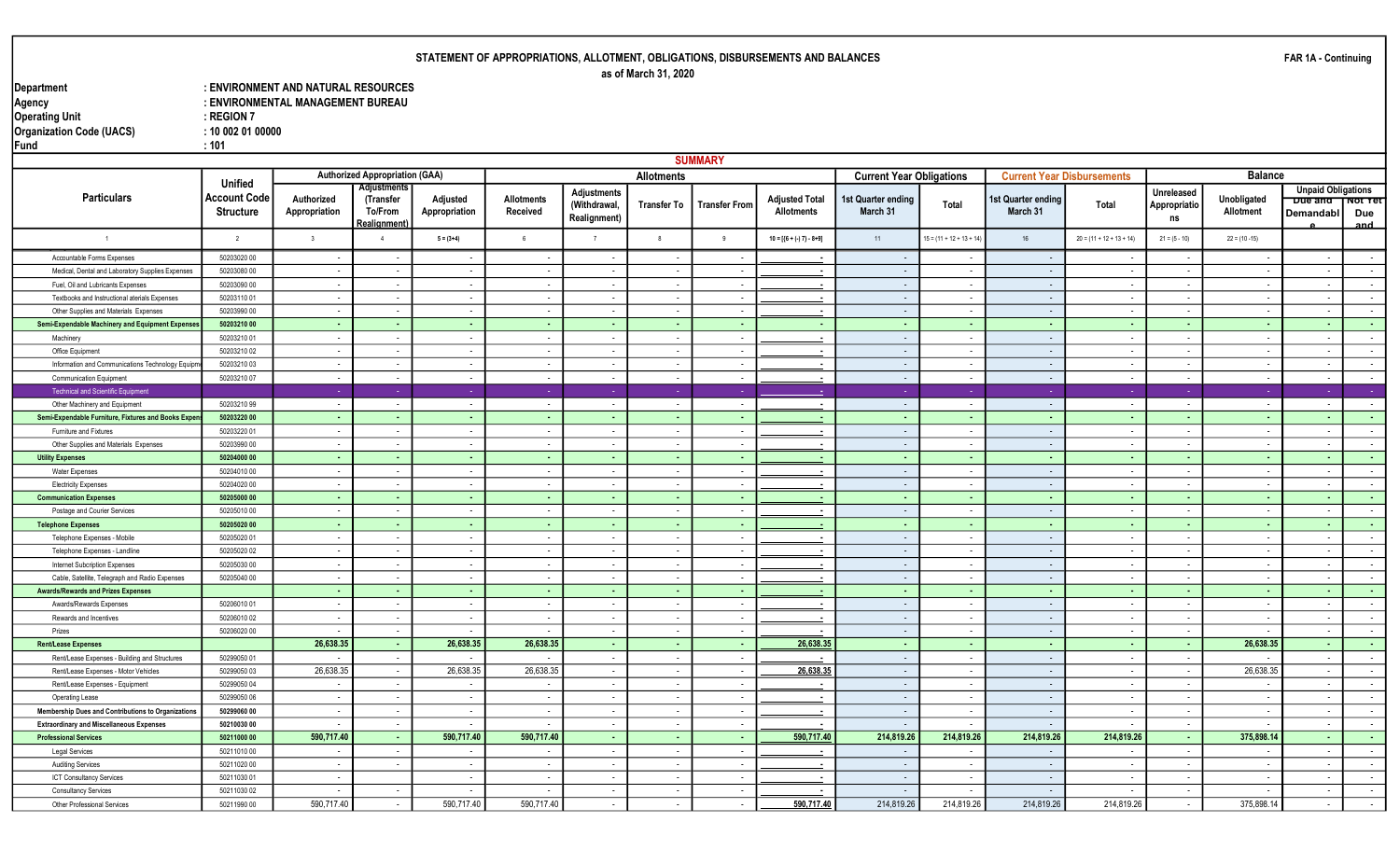#### Department : ENVIRONMENT AND NATURAL RESOURCES : ENVIRONMENTAL MANAGEMENT BUREAU<br>: REGION 7 Operating Unit the Contract of the Second Second Second 1 and 20 and 20 and 20 and 20 and 20 and 20 and 20 and Organization Code (UACS) : 10 002 01 00000 Fund : 101

|                                                             |                                                           |                             |                                                            |                           |                               |                                                    |                          | <b>SUMMARY</b>           |                                            |                                 |                            |                                |                                   |                                         |                          |                                                          |                        |
|-------------------------------------------------------------|-----------------------------------------------------------|-----------------------------|------------------------------------------------------------|---------------------------|-------------------------------|----------------------------------------------------|--------------------------|--------------------------|--------------------------------------------|---------------------------------|----------------------------|--------------------------------|-----------------------------------|-----------------------------------------|--------------------------|----------------------------------------------------------|------------------------|
|                                                             |                                                           |                             | <b>Authorized Appropriation (GAA)</b>                      |                           |                               |                                                    | <b>Allotments</b>        |                          |                                            | <b>Current Year Obligations</b> |                            |                                | <b>Current Year Disbursements</b> |                                         | <b>Balance</b>           |                                                          |                        |
| <b>Particulars</b>                                          | <b>Unified</b><br><b>Account Code</b><br><b>Structure</b> | Authorized<br>Appropriation | Adjustments<br>(Transfer<br>To/From<br><b>Realignment)</b> | Adjusted<br>Appropriation | <b>Allotments</b><br>Received | <b>Adjustments</b><br>(Withdrawal,<br>Realignment) | Transfer To              | <b>Transfer From</b>     | <b>Adjusted Total</b><br><b>Allotments</b> | 1st Quarter ending<br>March 31  | Total                      | 1st Quarter ending<br>March 31 | Total                             | <b>Unreleased</b><br>Appropriatio<br>ns | Unobligated<br>Allotment | <b>Unpaid Obligations</b><br><b>Due and</b><br>Demandabl | ⊺NOT Y€T<br>Due<br>and |
| $\overline{1}$                                              | $\overline{2}$                                            | $\overline{\mathbf{3}}$     | $\Delta$                                                   | $5 = (3+4)$               | 6                             | $\overline{7}$                                     | 8                        | $\mathbf{g}$             | $10 = [{6 + (-) 7} - 8 + 9]$               | 11                              | $15 = (11 + 12 + 13 + 14)$ | 16                             | $20 = (11 + 12 + 13 + 14)$        | $21 = (5 - 10)$                         | $22 = (10 - 15)$         |                                                          |                        |
| <b>General Services</b>                                     | 50212000 00                                               | $\sim$                      | . .                                                        |                           | <b>COL</b>                    | <b>COL</b>                                         | <b>CONT</b>              | . .                      |                                            | $\sim$                          | . н.                       | <b>COL</b>                     | п.                                | . .                                     | <b>COL</b>               | <b>COL</b>                                               | <b>Contract</b>        |
| Environment/Sanitary Services                               | 50212010 00                                               | $\sim$                      | $\sim$                                                     | $\sim$                    | $\sim$                        | $\sim$                                             | $\sim$                   | $\sim$                   | $\sim$                                     | $\sim$ $-$                      | $\sim$                     | $\sim$                         | $\sim$                            | $\sim$                                  | $\sim$                   | $\sim$                                                   | $\sim$                 |
| Janitorial Services                                         | 50212020 00                                               | $\overline{\phantom{a}}$    | $\sim$                                                     | $\sim$                    | $\sim$                        | $\sim$                                             | $\sim$                   | $\sim$                   | $\overline{\phantom{a}}$                   | $\sim$ $-$                      | $\sim$                     | $\sim$                         | $\overline{\phantom{a}}$          | $\sim$                                  | $\sim$                   | $\sim$                                                   | $\sim$ $-$             |
| <b>Security Services</b>                                    | 50212030 00                                               | $\sim$                      | $\sim$                                                     |                           | $\sim$                        | $\sim$                                             | $\sim$                   | $\sim$                   |                                            | $\sim$ $-$                      | $\sim$                     | $\sim$                         | $\sim$                            | $\sim$                                  | $\overline{\phantom{a}}$ | $\sim$                                                   | $\sim$ 100 $\mu$       |
| <b>Other General Services</b>                               | 50212990 00                                               | 94,084.09                   | - 1                                                        | 94,084.09                 | 94,084.09                     | - 11                                               | - 1                      | - 1                      | 94,084.0                                   | - 1                             | <b>A</b>                   | <b>Contract</b>                | <b>A</b>                          | $\sim$                                  | 94,084.09                | <b>Section</b>                                           | <b>Contract</b>        |
| Other General Services - ICT Services                       | 5021299001                                                | $\sim$                      | $\sim$                                                     |                           |                               | $\sim$                                             | $\sim$                   | $\sim$                   |                                            | $\sim$                          | $\sim$                     | $\sim$                         | $\sim$                            | $\sim$                                  | $\overline{\phantom{a}}$ | $\sim$                                                   | $\sim$ $-$             |
| <b>Other General Services</b>                               | 50212990 99                                               | 94,084.09                   | $\sim$                                                     | 94,084.09                 | 94,084.09                     | $\sim$                                             | $\sim$                   | $\sim$                   | 94,084.09                                  | $\sim$                          | $\sim$                     | $\sim$                         | $\sim$                            | $\sim$                                  | 94,084.09                | $\sim$                                                   | $\sim$ $-$             |
| Repairs & Maintenance - Land Improvements                   | 50213000 00                                               | $\sim$                      | $\sim$ $-$                                                 | <b>.</b>                  | <b>COL</b>                    | $\sim$                                             | $\sim$                   | $\sim$                   | $\sim$                                     | $\sim$                          | <b>Card</b>                | <b>A</b>                       | $\sim$                            | $\sim$                                  | $\sim$                   | $\sim$                                                   | $\sim 100$             |
| RM - Other Land Improvements                                | 5021302099                                                |                             |                                                            |                           |                               | $\sim$                                             | $\overline{\phantom{a}}$ | $\overline{\phantom{a}}$ |                                            | $\sim$                          | $\overline{\phantom{a}}$   | $\sim$                         | $\overline{\phantom{a}}$          | $\sim$                                  | $\overline{\phantom{a}}$ |                                                          | $\sim$                 |
| Repairs & Maintenance - Buildings and Other Structure       | 50213000 00                                               | $\sim$                      | <b>COL</b>                                                 | <b>A</b>                  | <b>COL</b>                    | $\sim$                                             | $\sim$                   | $\sim$                   | $\overline{\phantom{a}}$                   | $\sim$                          | $\sim$                     | $\sim$                         | $\sim$                            | $\sim$                                  | $\sim$                   | $\sim$                                                   | $\sim 100$             |
| RM - Buildings                                              | 50213040 01                                               |                             |                                                            | $\sim$                    | $\sim$                        | $\sim$                                             | $\overline{\phantom{a}}$ | $\overline{\phantom{a}}$ |                                            | $\sim$                          | $\sim$                     | $\sim$                         | $\blacksquare$                    | $\sim$                                  | $\overline{\phantom{a}}$ | $\overline{\phantom{a}}$                                 | $\sim$                 |
| RM - Oher Structures                                        | 50213040 99                                               |                             | $\sim$                                                     | $\sim$                    | $\sim$                        | $\sim$                                             | $\sim$                   | $\overline{\phantom{a}}$ |                                            | $\sim$                          | $\sim$                     | $\sim$                         | $\overline{\phantom{a}}$          | $\sim$                                  | $\overline{\phantom{a}}$ | $\sim$                                                   | $\sim$                 |
| RM - Buiding and Other Stuctures (Leased Assets)            | 50213090 02                                               | $\sim$                      | $\sim$                                                     | $\sim$                    | $\sim$                        | $\sim$                                             | $\sim$                   | $\sim$                   |                                            | $\sim$                          | $\sim$                     | $\sim$                         | $\overline{\phantom{a}}$          | $\sim$                                  | $\sim$                   | $\sim$                                                   | $\sim$                 |
| Repairs & Maintenance - Machinery and Equipment             |                                                           | <b><i><u>ALCO</u></i></b>   | - 11                                                       | - 1                       | <b>COL</b>                    | <b>COL</b>                                         | <b>.</b>                 | - 1                      |                                            | <b>COL</b>                      | ◆                          | <b>Contract</b>                | <b>A</b>                          | <b>COL</b>                              | - 11                     | <b>Section</b>                                           | <b>Contract</b>        |
| RM - Machinery                                              | 50213050 01                                               | $\sim$                      | $\sim$                                                     | $\sim$                    | $\sim$                        | $\sim$                                             | $\sim$                   | $\sim$                   | $\blacksquare$                             | $\sim$                          | $\sim$                     | $\sim$                         | $\sim$                            | $\sim$                                  | $\sim$                   | $\overline{\phantom{a}}$                                 | $\sim$                 |
| RM - Office Equipment                                       | 50213050 02                                               |                             | $\sim$                                                     | $\sim$                    | $\sim$                        | $\sim$                                             | $\sim$                   | $\sim$                   |                                            | $\sim$                          | $\overline{\phantom{a}}$   | $\sim$                         | $\overline{\phantom{a}}$          | $\sim$                                  | $\overline{\phantom{a}}$ | $\overline{\phantom{a}}$                                 | $\sim$ $-$             |
| RM - Information and Communication Technology Eq            | 50213050 03                                               |                             | $\sim$                                                     | $\sim$                    | $\sim$                        | $\sim$                                             | $\sim$                   | $\overline{\phantom{a}}$ | $\blacksquare$                             | $\sim$                          | $\sim$                     | $\sim$                         | $\sim$                            | $\sim$                                  | $\overline{\phantom{a}}$ | $\sim$                                                   | $\sim$                 |
| RM - ICT Machinery and Equipment (Leased Assets)            | 5021308004                                                | $\overline{\phantom{a}}$    | $\sim$                                                     | $\overline{\phantom{a}}$  | $\sim$                        | $\sim$                                             | $\sim$                   | $\overline{\phantom{a}}$ | . .                                        | $\sim$                          | $\sim$                     | $\sim$                         | $\overline{\phantom{a}}$          | $\sim$                                  | $\overline{\phantom{a}}$ | $\sim$                                                   | $\sim$                 |
| RM - Communication Equipment                                | 50213050 07                                               | $\sim$                      | $\sim$                                                     | $\sim$                    |                               | $\sim$                                             | $\sim$                   | $\overline{\phantom{a}}$ | $\sim$                                     | $\sim$                          | $\sim$                     | $\sim$                         | $\sim$                            | $\sim$                                  | $\overline{\phantom{a}}$ | $\sim$                                                   | $\sim$                 |
| RM - Sports Equipment                                       | 50213050 13                                               | $\sim$                      | $\sim$                                                     | $\sim$                    | $\sim$                        | $\sim$                                             | $\sim$                   | $\overline{\phantom{a}}$ | $\blacksquare$                             | $\sim$                          | $\sim$                     | $\sim$                         | $\sim$                            | $\sim$                                  | $\sim$                   | $\sim$                                                   | $\sim$                 |
| RM - Technical and Scientific Equipment                     | 50213050 14                                               | $\sim$                      | $\sim$                                                     | $\sim$                    | $\sim$                        | $\sim$                                             | $\sim$                   | $\sim$                   | $\sim$                                     | $\sim$                          | $\overline{\phantom{a}}$   | $\sim$                         | $\sim$                            | $\sim$                                  | $\sim$                   | $\sim$                                                   | $\sim$                 |
| RM - Other Machinery and Equipment                          | 50213050 99                                               | $\sim$                      | $\sim$                                                     | $\overline{\phantom{a}}$  | $\sim$                        | $\sim$                                             | $\sim$                   | $\sim$                   | $\blacksquare$                             | $\sim$                          | $\sim$                     | $\sim$                         | $\sim$                            | $\sim$                                  | $\sim$                   | $\sim$                                                   | $\sim$                 |
| <b>Repairs &amp; Maintenance - Transportation Equipment</b> |                                                           | <b>.</b>                    | <b>.</b>                                                   | <b>.</b>                  | <b>.</b>                      | <b>.</b>                                           | $\sim$                   | $\sim$                   | $\blacksquare$                             | $\sim$                          | $\sim$                     | $\sim$                         | $\sim$                            | <b>.</b>                                | $\sim$                   | $\sim$                                                   | $\sim 100$             |
| RM - Motor Vehicles                                         | 50213060 01                                               |                             |                                                            |                           |                               | $\sim$                                             | $\sim$                   | $\sim$                   |                                            | $\sim$                          | $\overline{\phantom{a}}$   | $\sim$                         | $\blacksquare$                    | $\sim$                                  | $\overline{\phantom{a}}$ |                                                          | $\sim$                 |
| RM - Watercrafts                                            | 50213060 04                                               |                             |                                                            |                           |                               | $\sim$                                             | $\sim$                   | $\overline{\phantom{a}}$ |                                            | $\sim$                          | $\overline{\phantom{a}}$   | $\sim$                         | $\sim$                            | $\sim$                                  | $\overline{\phantom{a}}$ | $\overline{\phantom{a}}$                                 | $\sim$                 |
| RM - Other Transportation Equipment                         | 50213060 99                                               | $\sim$                      | . .                                                        | $\sim$                    |                               | $\sim$                                             | $\sim$                   | $\sim$                   |                                            | $\sim$                          | $\sim$                     | $\sim$                         | $\overline{\phantom{a}}$          | $\sim$                                  | $\sim$                   | $\sim$                                                   | $\sim$                 |
| Repairs & Maintenance - Furniture and Fixtures              |                                                           | <b>.</b>                    | <b>.</b>                                                   | <b>.</b>                  | <b>COL</b>                    | <b>.</b>                                           | <b>A</b>                 | $\sim$                   | $\sim$                                     | $\sim$                          | $\sim$                     | <b>A</b>                       | $\sim$                            | <b>.</b>                                | $\sim$                   | <b>COL</b>                                               | $\sim 100$             |
| RM - Furniture and Fixtures                                 | 50213070 00                                               | $\sim$                      | $\overline{\phantom{a}}$                                   | $\sim$                    | $\overline{\phantom{a}}$      | $\sim$                                             | $\sim$                   | $\sim$                   | ٠.                                         | $\sim$                          | $\sim$                     | $\sim$                         | $\overline{\phantom{a}}$          | $\sim$                                  | $\overline{\phantom{a}}$ | $\sim$                                                   | $\sim$                 |
| RM - Land                                                   | 50213090 01                                               | $\sim$                      | $\sim$                                                     | $\sim$                    | $\sim$                        | $\sim$                                             | $\sim$                   | $\sim$                   | $\blacksquare$                             | $\sim$                          | $\sim$                     | $\sim$                         | $\sim$                            | $\sim$                                  | $\sim$                   | $\sim$                                                   | $\sim$                 |
| Repairs & Maintenance - Other Property, Plant and Equipment |                                                           | . .                         | <b>COL</b>                                                 | <b>COL</b>                | <b>COL</b>                    | <b>COL</b>                                         | <b>COL</b>               | ۰.                       | . .                                        | <b>COL</b>                      | . н.                       | <b>COL</b>                     | $\sim$                            | <b>COL</b>                              | <b>.</b>                 | <b>COL</b>                                               | <b>Card</b>            |
| RM - Other Property, Plant and Equipment                    | 5021399099                                                | $\sim$                      | $\sim$                                                     | $\sim$                    | $\sim$                        | $\sim$                                             | $\sim$                   | $\sim$                   | $\sim$                                     | $\sim$                          | $\sim$                     | $\sim$                         | $\sim$                            | $\sim$                                  | $\sim$                   | $\sim$                                                   | $\sim$ 100 $\mu$       |
| <b>Financial Assistance/Subsidy</b>                         | 50214000 00                                               | $\sim$                      | $\sim$                                                     | <b>COL</b>                | <b>COL</b>                    | - 1                                                | - 1                      | - 1                      | $\blacksquare$                             | <b>COL</b>                      | <b>A</b>                   | <b>COL</b>                     | <b>COL</b>                        | <b>COL</b>                              | <b>COL</b>               | <b>COL</b>                                               | <b>Contract</b>        |
| Subsidy to NGAs                                             | 50214010 00                                               | $\sim$                      | $\sim$                                                     | $\sim$                    | $\sim$                        | $\sim$                                             | $\sim$                   | $\sim$                   | $\sim$                                     | $\sim$                          | $\sim$                     | $\sim$                         | $\sim$                            | $\sim$                                  | $\sim$                   | $\sim$                                                   | $\sim 10^{-11}$        |
| Subsidy to LGUs                                             | 50214030 00                                               | $\sim$                      | $\sim$                                                     | $\sim$                    | $\sim$                        | $\sim$                                             | $\sim$                   | $\sim$                   | $\sim$                                     | $\sim$                          | $\sim$                     | $\sim$                         | $\sim$                            | $\sim$                                  | $\sim$                   | $\sim$                                                   | $\sim$                 |
| Subsidies - others                                          | 5021499000                                                | $\sim$                      | $\sim$                                                     | $\sim$                    | $\sim$                        | $\sim$                                             | $\sim$                   | $\sim$                   | $\sim$                                     | $\sim$                          | $\sim$ $-$                 | $\sim$                         | $\sim$                            | $\sim$                                  | $\sim$ $-$               | $\sim$ $-$                                               | $\sim$ $-$             |
| <b>Taxes, Insurance Premiums and Other Fees</b>             | 50215000 00                                               | <b>.</b>                    |                                                            | <b>A</b>                  | <b>COL</b>                    | - 1                                                | $\sim$                   | - 1                      |                                            | $\sim$                          | $\sim$                     | <b>A</b>                       | <b>A</b>                          | $\sim$                                  | $\sim$                   | <b>.</b>                                                 | <b>Carl Co</b>         |
| Taxes, Duties and Licenses                                  | 50215010 01                                               | $\sim$                      | $\sim$                                                     | $\sim$                    | $\sim$                        | $\sim$                                             | $\sim$                   | $\sim$                   | ж.                                         | $\sim$                          | $\sim$                     | $\sim$                         | $\sim$                            | $\sim$                                  | $\sim$                   | $\sim$                                                   | $\sim$ $-$             |
| <b>Fidelity Bond Premiums</b>                               | 50215020 00                                               |                             |                                                            |                           |                               | $\sim$                                             | $\overline{\phantom{a}}$ | $\overline{\phantom{a}}$ |                                            | $\sim$                          | $\overline{\phantom{a}}$   | $\sim$                         | $\overline{\phantom{a}}$          |                                         | $\overline{\phantom{a}}$ | $\overline{\phantom{a}}$                                 | $\sim$                 |
| Insurance Expenses                                          | 50215030 00                                               | $\sim$                      | $\sim$                                                     | $\sim$                    | $\sim$                        | $\sim$                                             | $\sim$                   | $\sim$                   |                                            | $\sim$                          | $\sim$                     | $\sim$                         | $\overline{\phantom{a}}$          | $\sim$                                  | $\overline{\phantom{a}}$ | $\sim$                                                   | $\sim$ $-$             |
| <b>Labor and Wages</b>                                      | 50216010 00                                               |                             |                                                            |                           |                               | $\sim$                                             | $\overline{\phantom{a}}$ |                          |                                            | $\sim$                          | $\sim$                     | $\sim$                         |                                   |                                         | $\overline{\phantom{a}}$ | $\overline{\phantom{a}}$                                 | $\sim$                 |
| <b>Other Maintenance and Operating Expenses</b>             | 50299000 00                                               | 105,440.00                  | - 1                                                        | 105,440.00                | 105,440.00                    | <b>COL</b>                                         | $\sim$                   | - 1                      | 105,440.0                                  | <b>COL</b>                      | $\sim$                     | <b>COL</b>                     | <b>A</b>                          | <b>A</b>                                | 105,440.00               | <b>A</b>                                                 | $\sim 100$             |
| <b>Advertising Expenses</b>                                 | 50299010 00                                               | $\sim$                      | $\sim$                                                     | $\sim$                    |                               | $\sim$                                             | $\overline{\phantom{a}}$ | $\overline{\phantom{a}}$ | ٠.                                         | $\sim$                          | $\sim$                     | $\sim$                         | $\sim$                            | $\sim$                                  | $\blacksquare$           | $\sim$                                                   | $\sim$                 |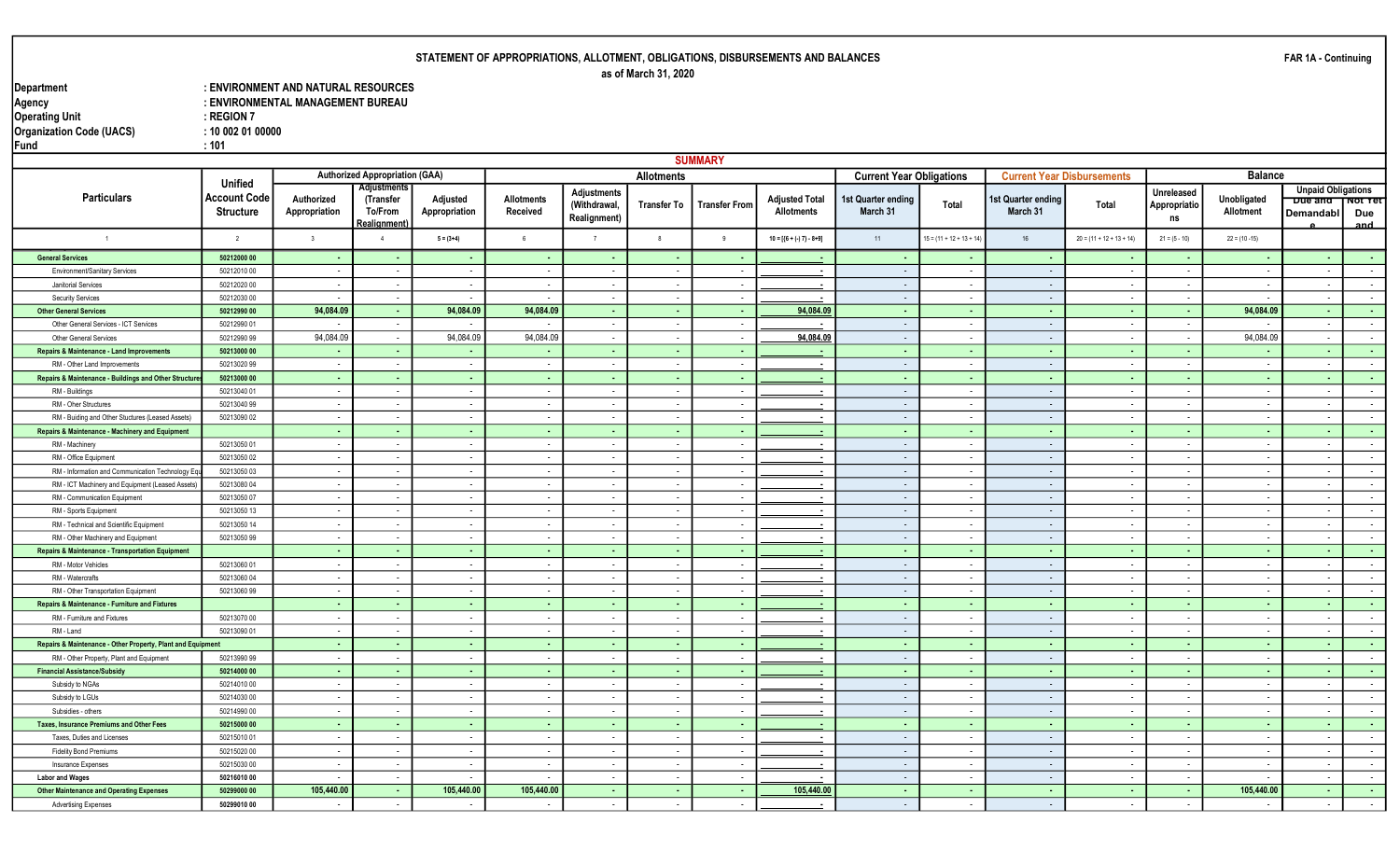#### Department : ENVIRONMENT AND NATURAL RESOURCES : ENVIRONMENTAL MANAGEMENT BUREAU<br>: REGION 7 Operating Unit the Contract of the Second Second Second 1 and 20 and 20 and 20 and 20 and 20 and 20 and 20 and Organization Code (UACS) : 10 002 01 00000 Fund : 101

|                                                     |                                         |                             |                                            |                           |                          |                              |                          | <b>SUMMARY</b>           |                                            |                                 |                            |                                   |                            |                          |                          |                                    |                       |
|-----------------------------------------------------|-----------------------------------------|-----------------------------|--------------------------------------------|---------------------------|--------------------------|------------------------------|--------------------------|--------------------------|--------------------------------------------|---------------------------------|----------------------------|-----------------------------------|----------------------------|--------------------------|--------------------------|------------------------------------|-----------------------|
|                                                     |                                         |                             | <b>Authorized Appropriation (GAA)</b>      |                           |                          |                              | <b>Allotments</b>        |                          |                                            | <b>Current Year Obligations</b> |                            | <b>Current Year Disbursements</b> |                            |                          | <b>Balance</b>           |                                    |                       |
|                                                     | <b>Unified</b>                          |                             | <b>Adjustments</b>                         |                           |                          | <b>Adjustments</b>           |                          |                          |                                            |                                 |                            |                                   |                            | <b>Unreleased</b>        |                          | <b>Unpaid Obligations</b>          |                       |
| <b>Particulars</b>                                  | <b>Account Code</b><br><b>Structure</b> | Authorized<br>Appropriation | (Transfer<br>To/From<br><b>Realignment</b> | Adjusted<br>Appropriation | Allotments<br>Received   | (Withdrawal,<br>Realignment) | <b>Transfer To</b>       | <b>Transfer From</b>     | <b>Adjusted Total</b><br><b>Allotments</b> | 1st Quarter ending<br>March 31  | Total                      | 1st Quarter ending<br>March 31    | Total                      | Appropriatio<br>ns       | Unobligated<br>Allotment | <b>Due and</b><br><b>Demandabl</b> | Not yet<br>Due<br>and |
|                                                     | $\overline{2}$                          | $\overline{3}$              | $\Delta$                                   | $5 = (3+4)$               | 6                        | $\overline{7}$               | 8                        | -9                       | $10 = [{6 + (-7) - 8 + 9}]$                | 11                              | $15 = (11 + 12 + 13 + 14)$ | 16                                | $20 = (11 + 12 + 13 + 14)$ | $21 = (5 - 10)$          | $22 = (10 - 15)$         |                                    |                       |
| Printing and Publications Expenses                  | 50299020 00                             | 105,440.00                  |                                            | 105,440.00                | 105,440.00               | $\sim$                       |                          | $\sim$                   | 105,440.00                                 | $\sim$                          | $\sim$                     | $\sim$                            |                            |                          | 105,440.00               | $\sim$                             | $\sim$                |
| Representation Expenses                             | 50299030 00                             | $\sim$                      | $\sim$                                     |                           |                          | $\sim$                       | $\sim$                   | $\sim$                   |                                            | $\sim$                          | $\sim$                     | $\sim$                            | $\overline{\phantom{a}}$   | $\overline{\phantom{a}}$ | $\overline{\phantom{a}}$ | $\sim$                             | $\sim$                |
| Transportation and Delivery Expenses                | 50299040 00                             | $\sim$                      | $\sim$                                     |                           |                          | $\sim$                       | $\sim$                   | $\sim$                   |                                            | $\sim$                          | $\sim$                     | $\sim$                            | $\overline{\phantom{a}}$   | $\overline{\phantom{a}}$ | $\overline{\phantom{a}}$ | $\sim$                             | $\sim$                |
| <b>Subscription Expenses</b>                        | 50299000 00                             | 1,229,934.00                | - 10                                       | 1,229,934.00              | 1,229,934.00             | - 1                          | <b>.</b>                 | <b>.</b>                 | 1,229,934.0                                | <b>COL</b>                      | <b>COL</b>                 | <b>A</b>                          | $\sim$                     | . .                      | 1,229,934.00             | <b>.</b>                           | $\sim$                |
| ICT Software Subscription                           | 50299070 01                             | 1,229,934.00                | $\sim$                                     | 1,229,934.00              | 1,229,934.00             | $\sim$                       | $\sim$                   | $\sim$                   | 1,229,934.00                               | $\sim$                          | $\sim$                     | $\sim$                            | $\overline{\phantom{a}}$   | $\overline{\phantom{a}}$ | 1,229,934.00             | $\sim$                             | $\sim$                |
| <b>Cloud Computing Services</b>                     | 50299070 03                             | $\sim$                      | $\sim$                                     | $\sim$                    | $\overline{\phantom{a}}$ | $\sim$                       | $\sim$                   | $\sim$                   |                                            | $\sim$                          | $\sim$                     | $\sim$                            | $\overline{\phantom{a}}$   | $\overline{\phantom{a}}$ | $\sim$                   | $\sim$                             | $\sim$                |
| Library and Other Reading Materials Subscription Ex | 50299070 04                             | $\overline{\phantom{a}}$    | $\sim$                                     | $\sim$                    | $\overline{\phantom{a}}$ | $\sim$                       | $\sim$                   | $\sim$                   |                                            | $\sim$                          | $\sim$                     | $\sim$                            | $\overline{\phantom{a}}$   | $\overline{a}$           | $\sim$                   | $\overline{\phantom{a}}$           | $\sim$                |
| Other Subscription Expenses                         | 50299070 99                             | $\sim$                      | $\sim$                                     | $\sim$                    | $\sim$                   | $\sim$                       | $\sim$                   | $\sim$                   | $\sim$                                     | $\sim$                          | $\sim$                     | $\sim$                            | $\sim$                     | $\overline{\phantom{a}}$ | $\sim$                   | $\sim$                             | $\sim$                |
| <b>Other Financial Charges</b>                      | 50299990 00                             | $\sim$                      | $\sim$                                     | $\sim$                    | $\sim$                   | $\sim$                       | $\sim$                   | $\sim$                   |                                            | $\sim$                          | $\sim$                     | $\sim$                            | $\overline{a}$             | $\overline{\phantom{a}}$ | $\sim$                   | $\overline{\phantom{a}}$           | $\sim$                |
| <b>Other Maintenance and Operating Expenses</b>     | 50299990 99                             |                             | $\sim$                                     |                           |                          | $\sim$                       | $\sim$                   | $\sim$                   |                                            | $\sim$                          | $\sim$                     | $\sim$                            | $\sim$                     | $\overline{a}$           | $\sim$                   | $\sim$                             | $\sim$                |
| <b>Capital Outlays</b>                              |                                         | 1,372,855.32                | . .                                        | 1,372,855.32              | 1,372,855.32             | $\overline{\phantom{a}}$     | $\overline{\phantom{a}}$ | $\overline{\phantom{a}}$ | 1,372,855.32                               | 89,350.00                       | 89,350.00                  | $\sim$                            | $\blacksquare$             | $\overline{\phantom{a}}$ | 1,283,505.32             | 89,350.00                          | $\sim$                |
| Property, Plant and Equipment Outlay                |                                         |                             |                                            |                           |                          |                              |                          |                          |                                            | $\sim$                          |                            | $\sim$                            |                            |                          |                          |                                    |                       |
| <b>Land Outlay</b>                                  | 50604010 00                             |                             |                                            | ۰.                        | <b>.</b>                 | <b>.</b>                     | <b>.</b>                 | - 1                      |                                            | <b>Contract</b>                 | <b>.</b>                   | <b>.</b>                          | $\sim$                     | $\sim$                   | $\sim$                   | ۰.                                 | . н.                  |
| Land                                                | 50604010 01                             | $\sim$                      | $\sim$                                     | $\sim$                    | $\sim$                   | $\sim$                       | $\sim$                   | $\sim$                   |                                            | $\sim$                          | $\sim$                     | $\sim$                            | $\sim$                     | $\overline{a}$           | $\sim$                   | $\sim$                             | $\sim$                |
| <b>Land Improvements Outlay</b>                     | 50604020 00                             | $\sim$                      | <b>.</b>                                   | ۰.                        | <b>.</b>                 | <b>.</b>                     | <b>.</b>                 | - 1                      |                                            | <b>COL</b>                      | <b>COL</b>                 | . н.                              | $\sim$                     | $\sim$                   | $\sim$                   | ٠.                                 | <b>COL</b>            |
| Other Land Improvements                             | 5060402099                              | $\sim$                      | $\sim$                                     |                           | $\sim$                   | $\sim$                       | $\sim$                   | $\sim$                   |                                            | $\sim$                          | $\sim$                     | $\sim$                            | $\overline{a}$             | $\sim$                   | $\sim$                   | $\sim$                             | $\sim$                |
| <b>Buildings and Other Structures</b>               | 50604040 00                             | 54,547.30                   | <b>COL</b>                                 | 54,547.30                 | 54,547.30                | - 1                          | - 1                      | - 1                      | 54,547.30                                  | $\sim$                          | - 1                        | <b>COL</b>                        | п.                         | $\sim$                   | 54,547.30                | $\sim$                             | $\sim$                |
| <b>Buildings</b>                                    | 50604040 01                             | 54,547.30                   | $\sim$                                     | 54,547.30                 | 54,547.30                | $\sim$                       | $\sim$                   | $\sim$                   | 54,547.30                                  | $\sim$                          | $\sim$                     | $\sim$                            | $\sim$                     | $\sim$                   | 54,547.30                | $\sim$                             | $\sim$                |
| Other Structures                                    | 50604040 99                             | $\sim$                      | $\sim$                                     |                           | $\sim$                   | $\sim$                       | $\sim$                   | $\sim$                   | . .                                        | $\sim$                          | $\sim$                     | $\sim$                            | $\sim$                     | $\sim$                   | $\sim$                   | $\sim$                             | $\sim$                |
| <b>Machinery and Equipment</b>                      | 5060450 00                              | 318,459.81                  | <b>A</b>                                   | 318,459.81                | 318,459.81               | $\sim$                       | $\sim$                   | $\sim$                   | 318,459.81                                 | 68,350.00                       | 68,350.00                  | $\sim$                            | $\sim$                     | $\sim$                   | 250,109.81               | 68,350.00                          | $\sim$                |
| Machinery                                           | 50604050 01                             |                             | $\sim$                                     |                           | $\sim$                   | $\sim$                       | $\sim$                   | $\sim$                   |                                            | $\sim$                          | $\sim$                     | $\sim$                            | $\overline{\phantom{a}}$   | $\overline{\phantom{a}}$ | $\sim$                   | $\sim$                             | $\sim$                |
| Office Equipment                                    | 50604050 02                             | 271,750.69                  | $\sim$                                     | 271,750.69                | 271,750.69               | $\sim$ $-$                   | $\sim$                   | $\sim$                   | 271,750.69                                 | 68,350.00                       | 68,350.00                  | $\sim$                            | $\sim$                     | $\sim$                   | 203,400.69               | 68,350.00                          | $\sim$                |
| Information and Communication Technology Equ        | 50604050 03                             | 46,709.1                    | $\sim$                                     | 46,709.12                 | 46,709.12                | $\sim$                       | $\sim$                   | $\sim$                   | 46,709.12                                  | $\sim$                          | $\sim$                     | $\sim$                            | $\sim$                     | $\overline{\phantom{a}}$ | 46,709.12                | $\sim$                             | $\sim$                |
| <b>Communication Equipment</b>                      | 50604050 07                             | $\sim$                      | $\sim$                                     | $\sim$                    | $\sim$                   | $\sim$                       | $\sim$                   | $\sim$                   | $\overline{\phantom{a}}$                   | $\sim$                          | $\sim$                     | $\sim$                            | $\overline{\phantom{a}}$   | $\overline{a}$           | $\sim$                   | $\sim$                             | $\sim$                |
| Sports Equipment                                    | 50501050 13                             |                             |                                            |                           | $\sim$                   | $\sim$                       | $\sim$                   | $\sim$                   |                                            | $\sim$                          | $\sim$                     | $\sim$                            | $\sim$                     | $\overline{\phantom{a}}$ | $\sim$                   | $\overline{\phantom{a}}$           | $\sim$                |
| <b>Technical and Scientific Equipment</b>           | 50604050 14                             | $\sim$                      | $\sim$                                     | $\sim$                    | $\sim$                   | $\sim$                       | $\sim$                   | $\sim$                   |                                            | $\sim$                          | $\sim$                     | $\sim$                            | $\sim$                     | $\overline{\phantom{a}}$ | $\sim$                   | $\sim$                             | $\sim$                |
| Other Machinery and Equipment                       | 5060405099                              |                             |                                            | $\overline{\phantom{a}}$  |                          | $\sim$                       | $\sim$                   | $\sim$                   |                                            | $\sim$                          | $\sim$                     | $\sim$                            | $\overline{\phantom{a}}$   | $\overline{\phantom{a}}$ | $\sim$                   | $\overline{\phantom{a}}$           | $\sim$                |
| <b>Transportation Equipment Outlay</b>              | 50604060 00                             | $\sim$                      | - 1                                        | - 1                       | <b>.</b>                 | $\sim$                       | - 1                      | $\sim$                   |                                            | $\sim$                          | $\sim$                     | $\sim$                            | $\sim$                     | $\sim$                   | $\sim$                   | - 1                                | $\sim$                |
| <b>Motor Vehicles</b>                               | 50604060 01                             | $\sim$                      |                                            |                           |                          | $\sim$                       | $\overline{a}$           | $\sim$                   |                                            | $\sim$                          | $\overline{\phantom{a}}$   | $\sim$                            | $\overline{\phantom{a}}$   |                          | $\sim$                   | $\overline{\phantom{a}}$           | $\sim$                |
| Other Transportation Equipment                      | 5060406099                              | $\sim$                      | $\sim$                                     |                           |                          | $\sim$                       | $\sim$                   | $\sim$                   |                                            | $\sim$                          | $\sim$                     | $\sim$                            | $\sim$                     | $\overline{\phantom{a}}$ | $\sim$                   | $\sim$                             | $\sim$                |
| <b>Furnitures Fixtures and Books Outlay</b>         | 50604070 00                             | 999,848.21                  | <b>College</b>                             | 999,848.21                | 999,848.21               | - 11                         | - 1                      | <b>.</b>                 | 999,848.21                                 | 21,000.00                       | 21,000.00                  | $\sim$                            | . н.                       | <b>COL</b>               | 978,848.21               | 21,000.00                          | $\sim$                |
| Furniture and Fixture                               | 50604070 01                             | 999,042.2                   | $\sim$                                     | 999,042.21                | 999,042.21               | $\sim$                       | $\sim$                   | $\sim$                   | 999,042.21                                 | 21,000.00                       | 21,000.00                  | $\sim$                            | $\overline{\phantom{a}}$   | $\overline{\phantom{a}}$ | 978,042.21               | 21,000.00                          | $\sim$                |
| Books                                               | 50604070 02                             | 806.00                      | $\sim$                                     | 806.00                    | 806.00                   | $\sim$                       | $\sim$                   | $\sim$                   | 806.00                                     | $\sim$                          |                            | $\sim$                            | $\overline{\phantom{a}}$   | $\overline{\phantom{a}}$ | 806.00                   |                                    | $\sim$                |
| <b>Intangible Assets Outlay</b>                     | 50606000 00                             | <b>.</b>                    | <b>COL</b>                                 | ۰.                        | <b>.</b>                 |                              |                          | - 1                      |                                            | <b>.</b>                        | na.                        | <b>A</b>                          | ч.                         | $\sim$                   | <b>.</b>                 | ۰.                                 | $\sim$                |
| Computer Software                                   | 50606020 00                             |                             |                                            |                           |                          |                              |                          | $\sim$                   | $\sim$                                     | $\sim$                          | $\overline{\phantom{a}}$   | $\sim$                            |                            |                          | $\sim$                   |                                    | $\sim$                |
| <b>B. AUTOMATIC APPROPRIATIONS</b>                  |                                         |                             |                                            |                           |                          | <b>.</b>                     | . н.                     | <b>.</b>                 |                                            | $\sim$                          | ×.                         | <b>.</b>                          | $\overline{\phantom{a}}$   | $\sim$                   | <b>.</b>                 |                                    | $\sim$                |
| <b>Retirement and Life Insurance Premium</b>        | 50103010 00                             |                             |                                            |                           |                          |                              | $\overline{a}$           | $\sim$                   | $\blacksquare$                             | $\sim$                          | $\overline{\phantom{a}}$   | $\sim$                            | $\sim$                     |                          | $\sim$                   |                                    | $\sim$                |
| <b>C. SPECIAL PURPOSE FUNDS</b>                     |                                         | 0.60                        |                                            | 0.60                      | 0.60                     | <b>.</b>                     | <b>.</b>                 |                          | 0.60                                       | $\sim$                          | ч.                         | $\sim$                            |                            |                          | 0.60                     |                                    | . .                   |
| <b>Personnel Services</b>                           |                                         | 0.60                        |                                            | 0.60                      | 0.60                     | $\blacksquare$               | $\blacksquare$           | $\blacksquare$           | 0.60                                       | $\blacksquare$                  | $\blacksquare$             | $\sim$                            | $\blacksquare$             | $\blacksquare$           | 0.60                     | $\blacksquare$                     | $\sim$                |
| Pension and Gratuity Fund/Retirement Benefits Fund  |                                         | $\sim$                      |                                            | - 1                       | <b>.</b>                 | <b>COL</b>                   | <b>.</b>                 | - 1                      | $\sim$                                     | $\sim$                          | na.                        | п.                                | ٠.                         | $\sim$                   | $\sim$                   | . .                                | $\sim$                |
| Terminal Leave Benefits - Civilian                  |                                         | $\sim$                      | $\sim$                                     | $\sim$                    | $\sim$                   | $\sim$                       | $\sim$                   | $\sim$                   | $\sim$                                     | $\sim$                          | $\sim$                     | $\sim$                            | $\overline{a}$             | $\overline{\phantom{a}}$ | $\sim$                   | $\sim$                             | $\sim$                |
| Other Personnel Benefits - Monetization             |                                         |                             |                                            |                           | $\overline{\phantom{a}}$ | $\sim$                       | $\sim$                   | $\sim$                   | $\sim$                                     | $\sim$                          | $\sim$                     | $\sim$                            |                            | $\overline{\phantom{a}}$ | $\sim$                   | $\sim$                             | $\sim$                |